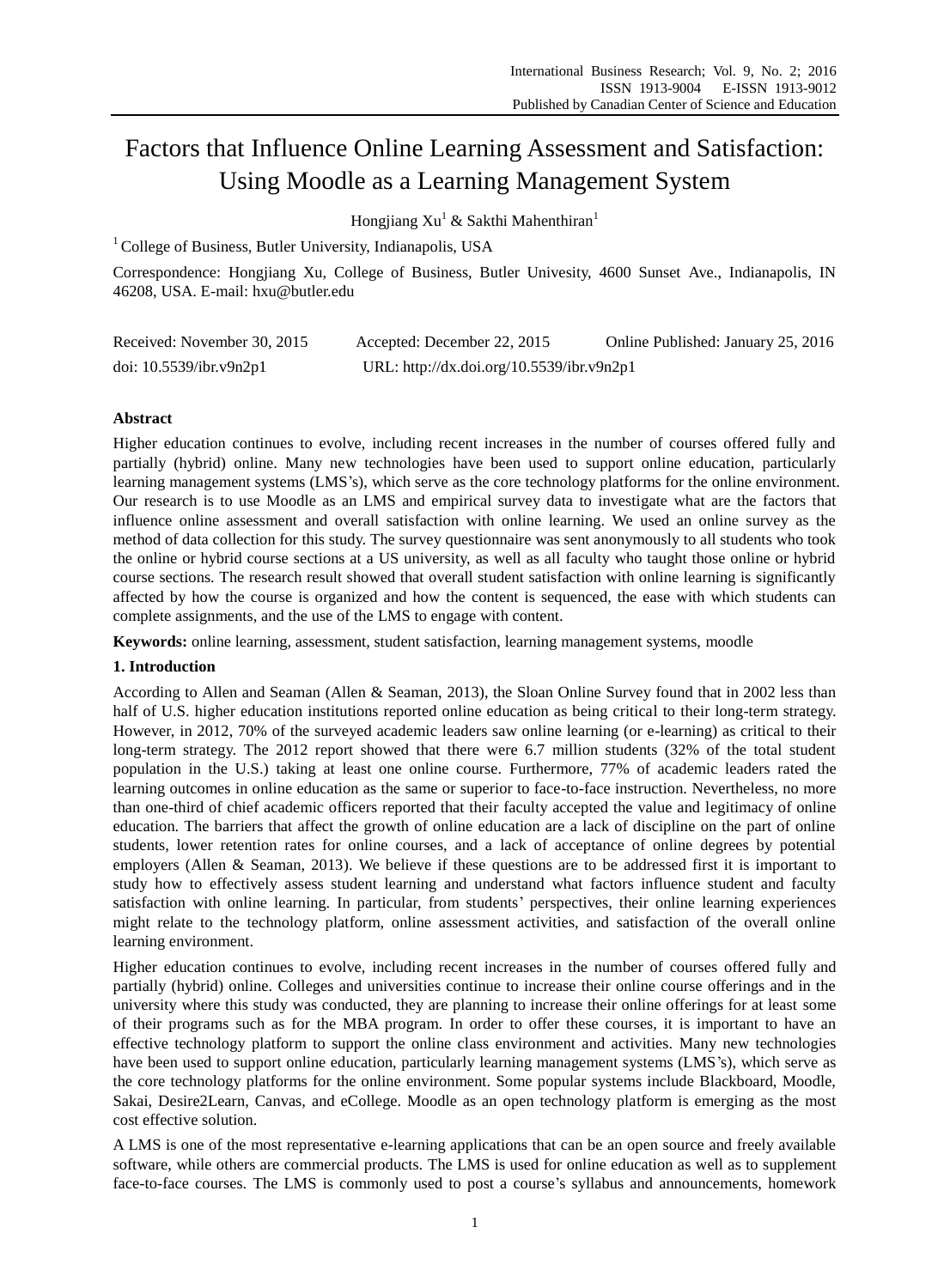assignments and projects, and lecture notes and slides for students to access online [\(ODCD, 2005\)](#page-11-0). There is a strong movement toward open-source solutions (away from proprietary software) for e-learning applications [\(Coppola & Neelley, 2004\)](#page-11-1). Open-source software provides flexibility to combine languages, scripts, learning objects, and lesson plans without the steep cost of proprietary packages [\(Williams, 2003\)](#page-12-0). Moodle is an example of such an open-source LMS, and is the platform that is the subject of our study.

Learning management systems support many important functions for effective online education, including facilitating instruction, assessment, course administration and providing a new means for communication with students. One study shows that the perceived flexibility of the delivery medium is significantly associated with students' perceived learning and satisfaction of the online program [\(Arbaugh & Duray, 2002\)](#page-10-1). To create a solid foundation for successful online education, it is critical for universities to measure how well the systems they use deliver on these key functions and support the online learning environment to serve their core academic mission. The use of new technologies and the application of new educational models need to be supported by systematic redesign of the processes at both the institutional and educator levels [\(Georgouli, Skalkidis, & Guerreiro, 2008\)](#page-11-2). Hence, there is a need to understand factors that affect student satisfaction with online education and the effectiveness of the technical platform as an effective learning and communicating tool. In particular, there are challenges related to online assessment activities, such as the level of monitoring to inhibit cheating on exams taken online, which appears to be of greater concern among educators than the problem of cheating in traditional face-to-face coursework. Therefore, our study investigates the factors that influence student assessment and overall student and faculty satisfaction with online courses in regard to their technology platform, in this case the Moodle learning management system.

#### **2. Literature Review**

Online learning is rapidly growing in society today; however, there are many variables that help explain the contrasts between online and traditional face-to-face learning as well as how they influence student satisfaction. According to Sun et al. [\(Sun, Tsai, Finger, Chen, & Yeh, 2008\)](#page-12-1), some of the factors that influence student satisfaction with online learning systems include: Computer/technology anxiety on the part of the learner, instructor attitudes toward e-learning, course flexibility and quality, perceived usefulness of the LMS and ease of use, and the diversity in assessment methods. According to Georgouli et al. [\(2008\)](#page-11-2), online content should be complemented and enhanced through activities (e.g., blog, discussion board, etc.) to facilitate self-learning. Additionally, according to Selim [\(2005\)](#page-12-2), instructors of online courses need to have a positive attitude towards the technology, and the students should have competent computer skills. Consequently, one of the biggest challenges with online learning is that students and instructors may lack the knowledge or skills required to use an online learning management system for the first time. A poor first experience can scare students away from online learning in the future [\(Georgouli et al., 2008\)](#page-11-2).

Student satisfaction with online learning is also influenced by students' perceived beliefs about the systems' effectiveness. Hence, implementation of online courses should focus on factors that contribute to students' success and strengthen their adoption. A study based on the in-depth interviews with graduate and undergraduate students revealed fundamental pedagogical principles for enhancing student learning through the use of the technology platform: Student-to-student connectivity, instructor-to-student interactivity, goal efficiency, quality content, and student appeal [\(Hollenbeck & Mason, 2011\)](#page-11-3). According to Bell and Federman [\(Bell & Federman,](#page-11-4)  [2013\)](#page-11-4), online learning should provide content, immersion, interactivity, and effective communication. Course structure, instructor feedback, self-motivation, learning style, interaction, and instructor facilitation can affect students' perceived satisfaction of online learning [\(Eom, Wen, & Ashill, 2006\)](#page-11-5). By focusing on the factors that affect student satisfaction, online learning systems can be improved and implementation strengthened to increase the learner satisfaction and retention of the material.

Although there are some similarities between face-to-face and online education assessment activities, there are many differences in terms of approaches, focus, and technology advantages as well as challenges. Traditional face-to-face student assessment focuses on retention of specific knowledge and its application in limited contexts; these are commonly measured using quizzes, tests, exams, and academic projects as well as assignments. Increasingly, there are also alternative assessment methods that aim to improve higher-order thinking skills and educational objectives (i.e., deeper understanding of the material through the active use of the knowledge in more realistic and complex contexts). According to Reeves ( [2000\)](#page-11-6), there are different approaches to incorporate these alternative assessments into online education, such as cognitive, performance, and portfolio assessments.

Stacey and Wiesenberg [\(2008\)](#page-12-3) noted the importance of key variables, such as length of time teaching face-to-face and online, overall teaching load, class size, and institutional context, which affect faculty members'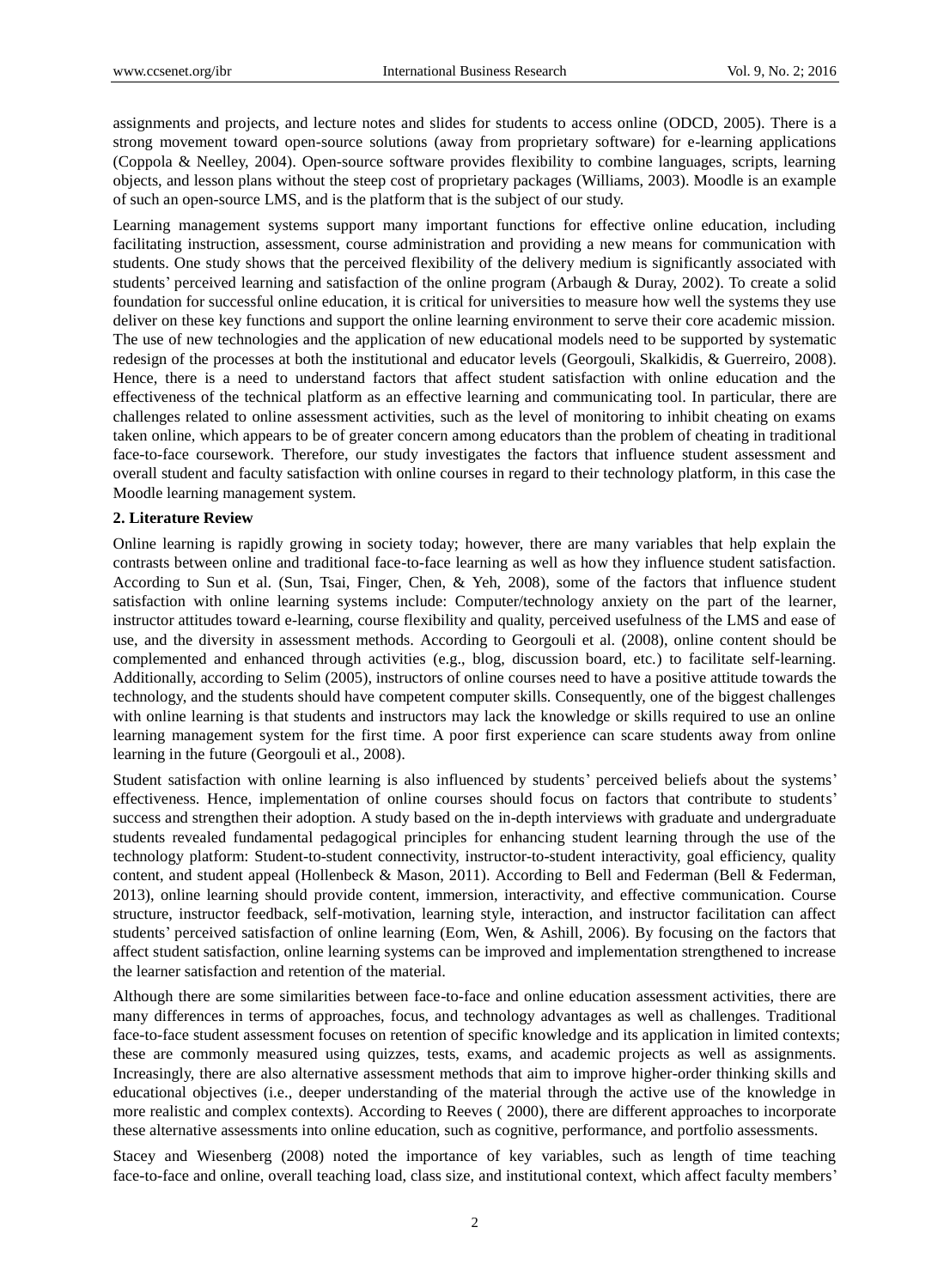motivation and attitudes towards moving from traditional to virtual classrooms. The results of their research have implications for the professional development of teachers making the transition to online teaching. Most notably, the research indicates that "it is important to ensure 'early adopters' are encouraged to [lead the way] by an accompanying reduction in their teaching load and classroom sizes, at least while they gain expertise in [teaching online]" (p. 76). As a result, institutional context (e.g., voluntary versus mandatory use, level of professional development and technical support, and overall implementation and design of the learning system) is a key variable to achieving success with online learning. In fact, Naveh et al. [\(2010\)](#page-11-7) found significant correlation between LMS use and student satisfaction in terms of similar organizational variables, which included class size, course content, instructor status, and the existence of forums. Given that a properly implemented and supported online learning system can help students' and instructors' initial online experiences run more smoothly and ease the transitions from face-to-face classrooms to virtual learning, it is important to systematically study the factors that influence successful adoption of online learning.

Online learning presents an array of challenges and issues to faculty who depend on technology systems to completely deliver or support their courses. According to Dermo [\(2009\)](#page-11-8), there are concerns about the validity, practicality, and reliability of online student assessment, in addition to concerns about the security of the online platform itself. The validity of online assessments concerns whether the tasks are appropriate for the student audience. Practicality refers to the practical challenges and benefits of online assessments, while reliability focuses on the accuracy of online assessments [\(Dermo, 2009\)](#page-11-8). Further, one of the more critical issues for online learning is security. Security concerns can encompass questions about whether users of the system are legitimate students or teachers, the authenticity of the students eligibility to access specific course contend, and overall accessibility [\(Alwi & Fan, 2010\)](#page-10-2). Moreover, Alwi and Fan are not alone in pointing out the vulnerability of online information to compromise, whether from data corruption, manipulation, or outright theft. Additional issues may relate to academic honesty, as students can have a more relaxed attitude towards cheating in online settings as compared to a traditional face-to-face environment. According to a study at the University of West Florida, 73.6% of students believed that it was easier to cheat in an online course than in a face-to-face course [\(King, Guyette, & Piotrowski, 2009\)](#page-11-9).

According to decades of research, good teaching (regardless of whether it is delivered online or face-to-face) involves, among other things, providing an opportunity for student-faculty interaction, active learning, and prompt feedback. Yet, in the online environment, interactions, learning, and feedback often require unique strategies due to the affordances and challenges presented by technology-mediated teaching. Barran, Correia, and Thompson [\(2011\)](#page-10-3) stated it as follows:

The online environment changes the fundamental nature of the interaction between the teacher, student, and content, requiring a re-examination of the roles teachers take in enhancing students' learning. Because online students are expected to take greater control of their learning process and be more active in stimulating their peers' learning, facilitation of online learning emerges as an important role in guiding these student-centered approaches. Moreover, as the hierarchy in the online environment is flattened with more distributed power and control [\(Schrum & Hong, 2002\)](#page-12-4), teachers are expected to adopt more facilitative approaches in creating learner-centered online classrooms [\(Salmon, 2004;](#page-12-5) [Smith, 2005\)](#page-12-6). While there is still a strong focus on the responsibilities of teachers in online courses, the teacher moves from being at the center of the interaction or the source of information to the "guide on the side," which implies that teachers design, organize, and schedule the activities and learners assume greater responsibility for their learning by coordinating and regulating their learning activities [\(Anderson, Rourke, Garrison, & Archer, 2001;](#page-10-4) [Berge, 2009\)](#page-11-10) (p. 429).

This notion that teaching online requires the development of new skills and sets of pedagogies has led researchers to study the roles that online instructors take in online education environments [\(Anderson et al., 2001;](#page-10-4) [Berge & Collins, 2000;](#page-11-11) [Goodyear, Salmon, Spector, Steeples, & Tickner, 2001;](#page-11-12) [Graham, Cagiltay, Lim, Craner,](#page-11-13)  [& Duffy, 2001;](#page-11-13) [Guasch, Alvarez, & Espasa, 2010;](#page-11-14) [Salmon, 2004\)](#page-12-5). When designing online courses, it is important to consider the format and effectiveness of student assessment. Technology is ever changing, and the use of online assessments should continue to evolve to fit students' needs, and to ensure safety and security. Countermeasures, such as security technology hardware and software implementation, are being developed to increase the availability and integrity of information provided in online learning assessments [\(Alwi & Fan, 2010\)](#page-10-2). Additionally, educators should spell out academic standards to decrease academic dishonesty, and construct online assessments in a way that encourages honesty [\(King et al., 2009\)](#page-11-9). For example, educators can provide frequent, but short, intensive essay questions in place of multiple-choice questions. The use of assessment rubrics for student assessments would make assessment activities more reliable and valid to encourage engagement and to provide more formal measures of achievement [\(Oncu & Cakir, 2011\)](#page-11-15).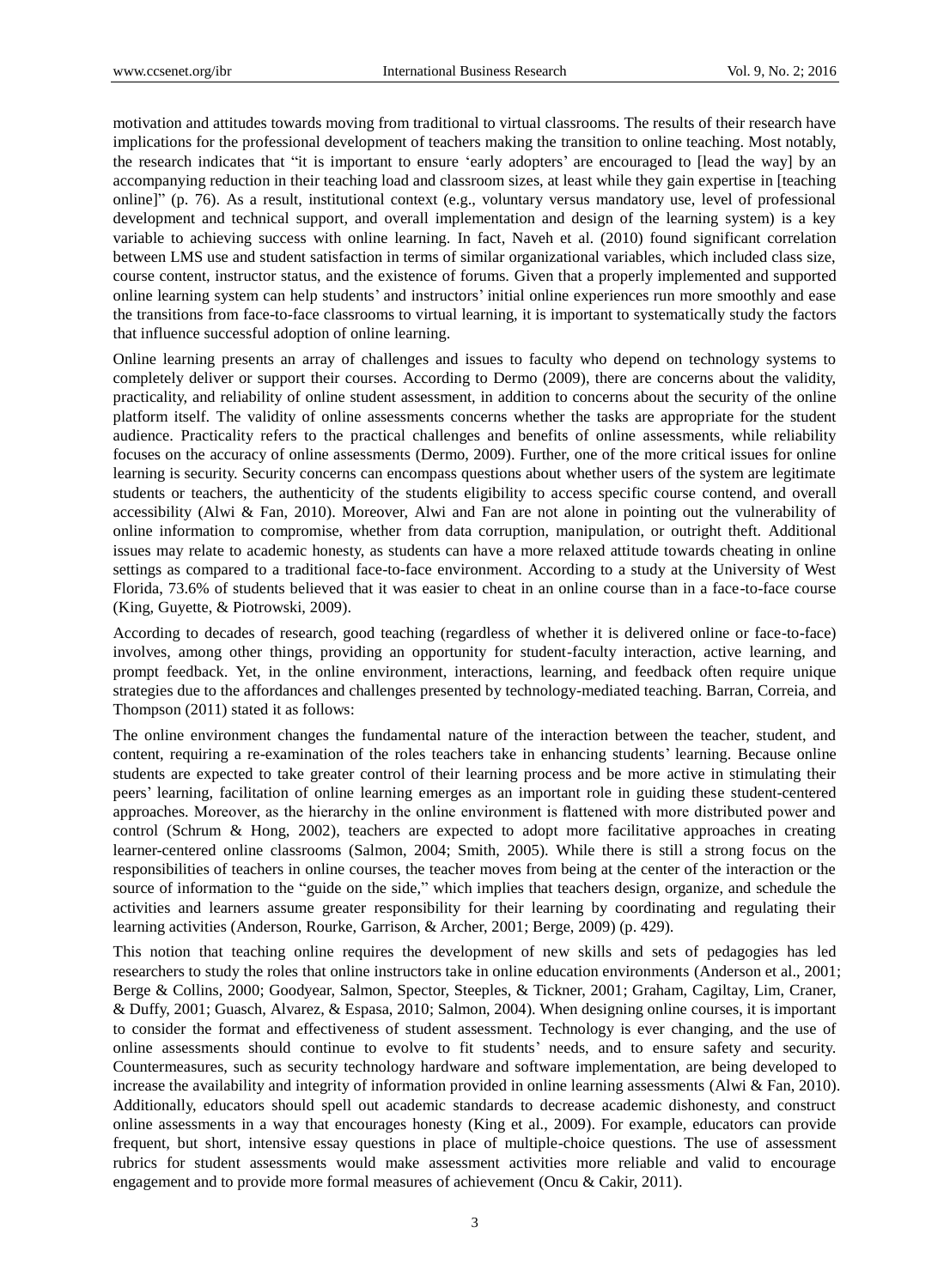The interaction between students and instructors is an important factor for online learning. As compare to face-to-face learning, there is lack of real physical person to person connections in online learning environment. Therefore, it is critical to create effective online interaction to enhance the communication of online learning. The 'Active Mastery Learning' is an online instructional design theory that emphasizes the importance of creating team based learning environment where learner-learner, learner-instructor, and learner-content interactions are monitored to provide students feedback about the progress they are making in online learning [\(Puzziferro & Shelton, 2008\)](#page-11-16). A study of a web-based videoconferencing tool for synchronous learning sessions showed that learner-instructor interaction and learner-learner interactions were the significant predictors of student satisfaction; this same study also showed that tools that have features such as emotions icons, talk, or raise hand functions could help students interact with the instructor [\(Kuo, Walker, Belland, Schroder, & Kuo,](#page-11-17)  [2014\)](#page-11-17). Another study of graduate and undergraduate students' online learning results showed that learner-instructor interaction and learner-content interaction have significant impact on student satisfaction [\(Schroder & Belland, 2014\)](#page-12-7).

## **3. Research Hypotheses and Research Models**

Although some studies suggest factors that might influence online learning and assessment, many of these have not been empirically tested. Our research therefore sought to support the following two hypotheses using empirical survey data:

- **H1**: Student satisfaction with online assessment is affected by their experience with the LMS, the ease of accessing the functionalities of the LMS, and the interaction between instructors and students.
- **H2:** Overall student satisfaction with online learning is affected by the extent of online assessment activities, experience with the LMS, the ease of accessing the functionalities of the LMS, and the interaction between instructors and students.

## *3.1 Research Models*

Two generic research models were developed to help test the two proposed research hypotheses.

The first model used satisfaction of assessment tools in the LMS as the dependent variable and explanatory factors (course content, communication and collaborations, overall LMS experience, and training), and control variables (gender, student's class standing, GPA, host institution) as the independent variables.

Satisfaction of online assessment = constant + explanatory factors (course content, communication and collaborations, overall LMS experience, and training) + control variables (gender, class standing, GPA, and host institution) (1)

The second model used the overall satisfaction experience of each respondent with using the LMS as the dependent variable, and the satisfaction of assessment (the dependent variable from model 1), explanatory factors (same as model 1), and control variables (same as model 1) as the independent variables.

Overall satisfaction of online learning = constant + satisfaction of online assessment + explanatory factors (course content, communication and collaborations, overall LMS experience, and training) + control variables (gender, class standing, GPA, and host institution) (2)

## **4. Methodology**

We chose to use an online survey as the method of data collection for this study, as it is appropriate for a project that aims to investigate the factors that influence student satisfaction with online learning. The survey questionnaire was sent anonymously to all students who took the online or hybrid course sections at a US university in summer semesters where it was the first time the university had offered online or hybrid courses, as well as all faculty who taught those online or hybrid course sections. The design of the survey instrument was based on the existing literature and the proposed research models used to test our research hypotheses. All questions from the questionnaire are included in the Appendix. It includes measurements for the dependent variables, explanatory factor items, and control variables in our two research models. For the purpose of testing our hypotheses, data analysis is focused on the data collected from students. Additionally, we include summary responses from the faculty survey; these responses help to build the connections between the student and faculty perspectives.

## *4.1 Sample*

The sample for the study included all 26 online or hybrid course sections taught during the summer term in a single private university. Approximately one quarter of the students were enrolled in accounting classes in the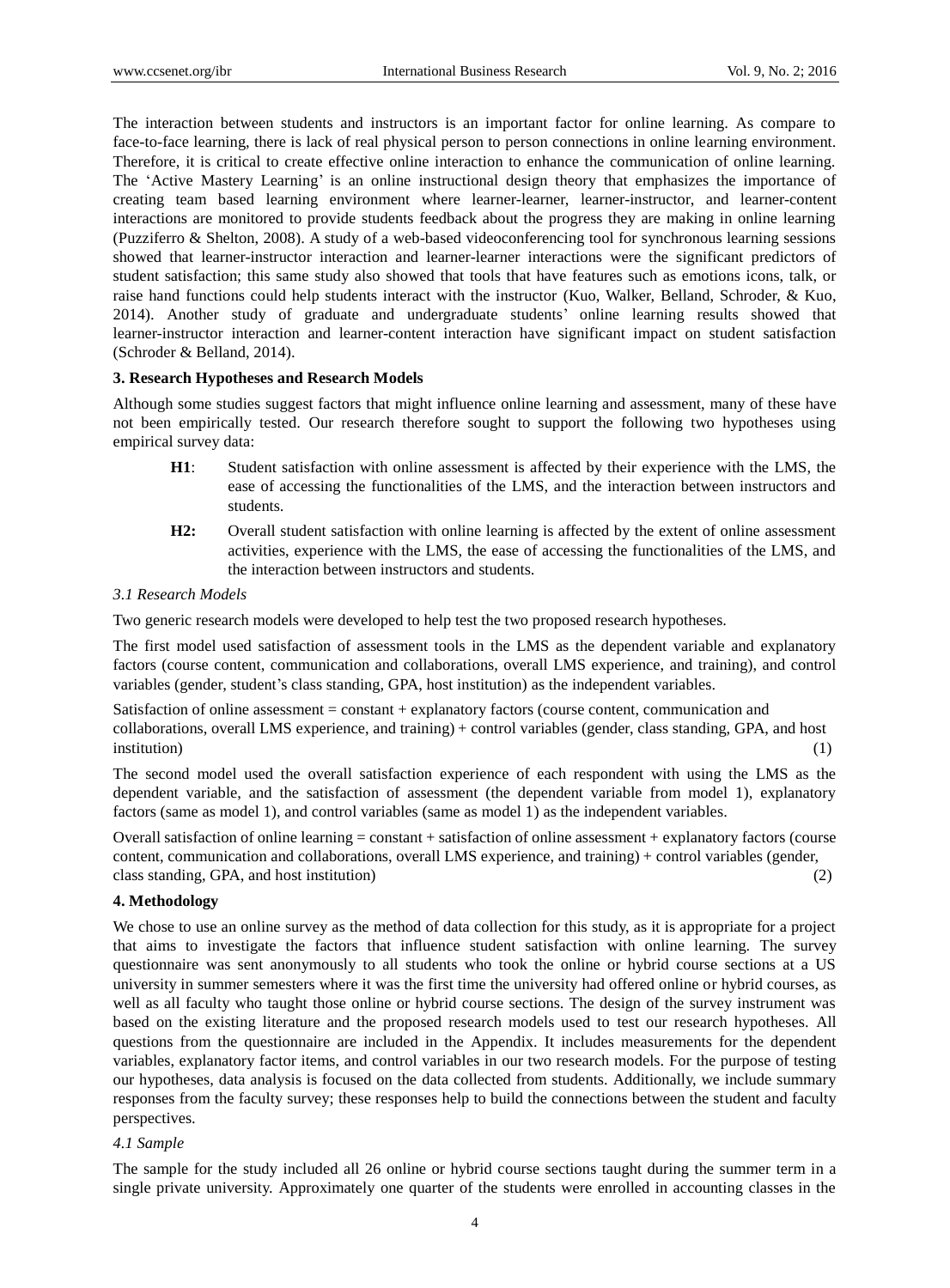College of Business, another quarter were from the College of Liberal Arts and Sciences, and another quarter were from the College of Education. In total, 319 students were enrolled in those sections, and we received responses from 91 students, for a response rate of 27.7%. However, a few questions from respondents about using the blog, chat, and Adobe Connect features of the LMS were incomplete or marked as "not applicable". Thus, to maximize the sample size for our analyses, we replaced the missing values for these variables with their mean values. There were in total 22 faculty who taught the online or hybrid course sections, and we received responses from 17 of them, for a response rate of 77.3%.

#### *4.2 Variable Definitions*

A majority of the students agreed or strongly agreed with the following questionnaire statements (see Q26 to Q29 in the Appendix): (1) Moodle is straightforward and easy, (2) The organization and sequence of course was easy to navigate, (3) I am able to complete class assignments in Moodle, and (4) In the majority of my courses, I interact and do things with content rather than read/view the content. We were reassured by the fact that our participants had good experiences with Moodle and relied on it to complete their class assignments, including doing things beyond simply viewing documents. Further, we conducted a factor analysis for all the items in the questionnaire and found that there were four distinct constructs. Table 1 shows that these four items loaded together on a single factor in Component 1, which we refer to as the "Moodle Experience" labeled (M\_Exp). In Table 1, in addition to the M\_Exp construct, the Component 1 factor structure clearly shows that there is another distinct factor that captures the experience with accessing materials in Moodle (in the Appendix it's referred to as M\_Access). M\_Access and the other constructs derived from our confirmatory factor analysis, performed using principal components analysis and varimax rotation, provide us with the following results.

| Items               | Component 1 | Component 2 | Component 3 | Component 4 |
|---------------------|-------------|-------------|-------------|-------------|
| Orient_M            | 0.076       | 0.108       | $-0.007$    | 0.944       |
| Adequate_Orient     | $-0.013$    | $-0.018$    | $-0.069$    | 0.940       |
| View_Grades         | 0.429       | 0.209       | 0.656       | $-0.126$    |
| Access Feedback     | 0.268       | 0.259       | 0.824       | 0.007       |
| Turnitin Comments   | 0.172       | 0.288       | 0.832       | 0.002       |
| View_Folder         | 0.813       | 0.349       | 0.213       | $-0.014$    |
| View_Web            | 0.853       | 0.222       | 0.251       | 0.021       |
| Complete_Assign     | 0.847       | 0.251       | 0.189       | 0.047       |
| Complete_Turnitin   | 0.749       | 0.301       | 0.142       | 0.137       |
| View_Panopto        | 0.612       | 0.418       | $-0.022$    | 0.020       |
| Take_Quiz           | 0.584       | 0.181       | 0.316       | 0.263       |
| News Forum          | 0.496       | 0.469       | 0.356       | $-0.102$    |
| Discuss M           | 0.575       | 0.318       | 0.492       | $-0.051$    |
| Email_M             | 0.427       | 0.558       | 0.440       | $-0.051$    |
| Chat_M              | 0.282       | 0.694       | 0.361       | $-0.003$    |
| Wiki_M              | 0.194       | 0.790       | 0.298       | 0.148       |
| Blog_M              | 0.282       | 0.822       | 0.192       | 0.043       |
| Adobe M             | 0.289       | 0.724       | 0.127       | 0.038       |
| Straight_Forward    | 0.662       | 0.220       | 0.417       | 0.003       |
| Course_Seq_Navigate | 0.751       | 0.116       | 0.365       | 0.010       |
| Complete_Assign     | 0.743       | 0.121       | 0.223       | $-0.036$    |
| Interact_Do_Things  | 0.491       | 0.296       | 0.063       | $-0.053$    |

Table 1. Confirmatory factor analysis-principal components analysis with varimax rotation

Rotation converged in 6 iterations. Four factors extract 71% of the variance. Kaiser-Meyer-Olkin Measure of Sampling Adequacy =  $0.914$ . Approx. Chi Square = 503.188. Bartlett's Test of Sphericity. df = 325. Sig. =  $0.000$ 

Six questions about access to course content and two communication/collaboration questions (i.e., Q13-Q20 shown in the Appendix) loaded together on a single factor, which is labeled as M\_Access. These items were viewing files/folders, viewing links to websites, completing assignments, completing Turnitin assignments, viewing Panopto video recordings, taking quizzes, communicating and collaborating with the news forum, and the use of forums for discussions.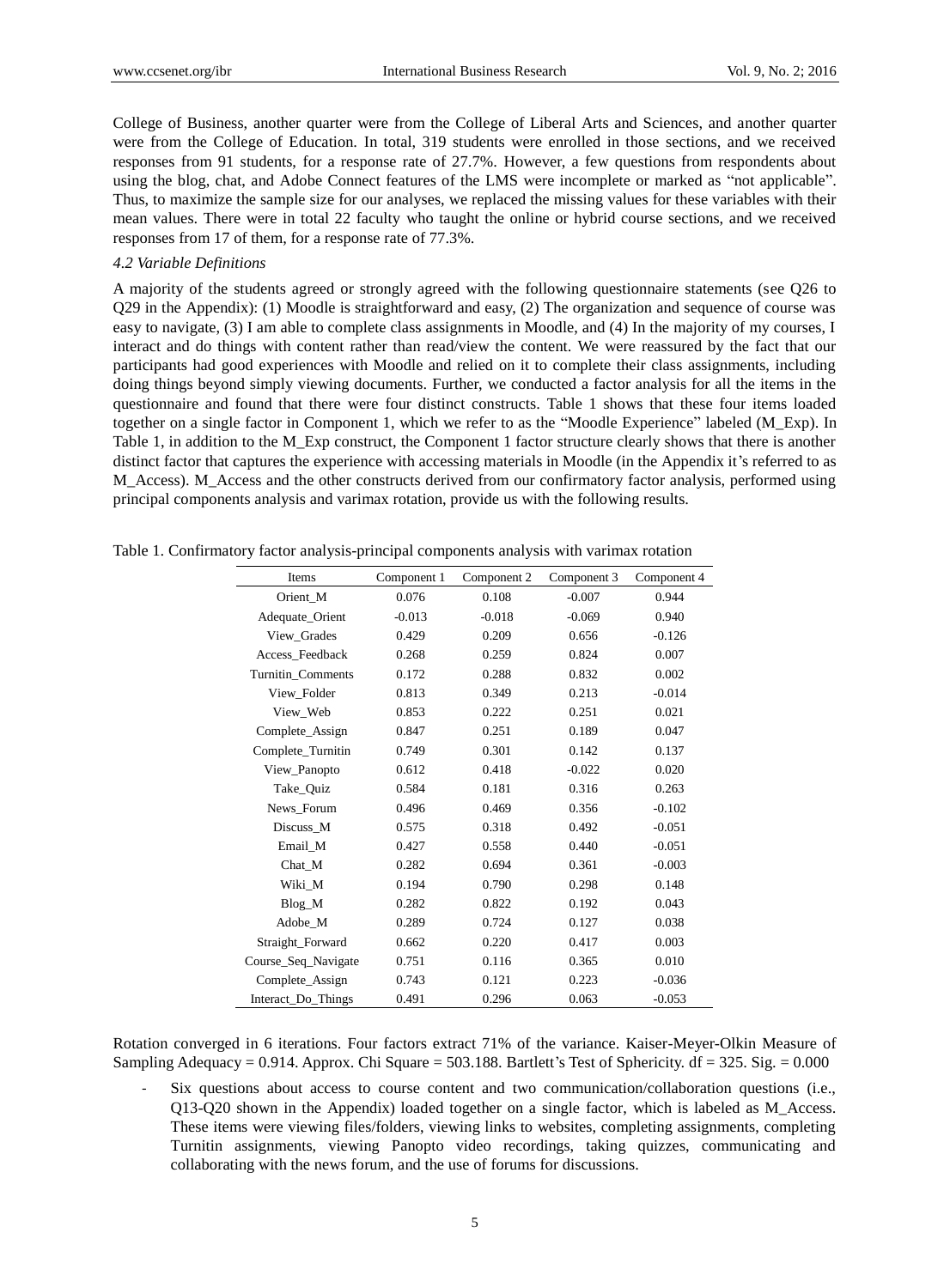- The remaining five communication and collaboration items loaded together on a single factor as Component 2 in Table 1, which we labeled as M\_Comm. These constructs included items such as messaging, using IM/e-mail, chat, wiki, blogs, and Adobe Connect.
- The M\_Assess construct consists of three items shown as Component 3 in Table 1, and are related to conducting student assessment in Moodle. The first item measures the ease with which one can view grades, the second item measures the ease of accessing feedback on assignments, and the third question measures the ease with which one can view comments provided for assignments submitted via the Turnitin function of Moodle (see Q10-Q12 in the Appendix).
- Component 4 in Table 1 captures the adequacy of training provided to students, and we label it as "Train."

Table 2 shows that the "Train", "M\_Assess", "M\_Access" and "M\_Comm" variables have high Cronbach Alpha scores (i.e., 0.91, 0.89, 0.95, 0.96, and 0.83 respectively), which is well above the acceptable reliability score of 0.70 (Nunally, 1970). Hence, we conclude that the scales we used are reliable. Our main dependent variable is a single questionnaire item measuring the overall satisfaction with Moodle (see Q30 in the Appendix). Additionally, we also use M\_Assess as a dependent variable to examine which factors affect online assessment. Since the university offered voluntary Moodle training opportunities for its faculty and students, we control for familiarity with it using two questions (see Q8-Q9 in the Appendix and Component 4 in Table 1), which also loaded on a single factor (labeled as "Train"). Additionally, we control for students' gender, class standing, the college to which they belong, and their GPA.

Turnitin is a third-party (paid) plug-in that enhances the core Moodle system. Its digital plagiarism-detection utility gives teachers the ability to grade and check papers for plagiarism. Because plagiarism is a growing concern in education today, Turnitin is an effective way for instructors to check for it [\(Sutherland-Smith & Carr,](#page-12-8)  [2005\)](#page-12-8). The system compares student work to papers, articles, and books from internal sources as well as other university systems and provides color-coded originality scores and reports for use by instructors [\(Dahl, 2007\)](#page-11-18). The system also has many additional features; for example, Turnitin provides digital feedback, an online grade book, and attendance lists. Additional features such as anonymous peer reviews are expected to be possible in the future [\(Dahl, 2007\)](#page-11-18).

### *4.3 Models Analyzed*

The first model, below, used ease of assessment tools (M\_Assess) in Moodle as the dependent variable and our explanatory and control variables as the independent variables. An OLS regression analysis was performed to report the results. The i subscript attached to each variable refers to the fact that response rates were obtained from separate students.

$$
M\_Assess_i = \text{Constant} + \alpha_1 M\_Access_i + \alpha_2 M\_Comm_i + \alpha_3 M\_Exp_i
$$
  
+  $\alpha_4$  Train<sub>i</sub> +  $\alpha_5$  Gender<sub>i</sub> +  $\alpha_6$  Standing<sub>i</sub> +  $\alpha_7$  GPA<sub>i</sub> +  $\alpha_8$  College<sub>i</sub> +  $\varepsilon_{it}$  (1)

The second model used the "Overall Satisfaction" experience of each student with using Moodle as the dependent variable, and our explanatory and control variables as the independent variables. Again, an OLS regression analysis was performed to report the results.

Overall Satisfactor<sub>it</sub> = Constant + 
$$
\beta_1 M_{\_\_\
$$
Assess<sub>i</sub> +  $\beta_2 M_{\_\_\$ Access<sub>i</sub> +  $\beta_3 M_{\_\_\_\$ Comm<sub>i</sub>

+ 
$$
\beta_4
$$
 M<sub>-</sub>Exp<sub>i</sub> +  $\beta_5$ Train<sub>i</sub> +  $\beta_6$ Gender<sub>i</sub> +  $\beta_7$  Standing<sub>i</sub> +  $\beta_8$  GPA<sub>i</sub> +  $\beta_9$  College<sub>i</sub> +  $\varepsilon_{it}$  (2)

#### **5. Results and Discussions**

#### *5.1 Quantitative Data-Student Survey Close-Ended Questions*

The descriptive results of the student survey indicate that most of our student respondents were female sophomore students taking summer classes offered by the College of Liberal Arts and Sciences or the College of Business. The students typically took two or three courses over two summer sessions, and most of their courses used Moodle, which they valued (i.e., felt it was important) in their classes. In terms of how students used Moodle, 68.2% felt it was straightforward and intuitive, 75.9% found it was easy to navigate, and 85.8% reflected that it enabled them to easily complete class assignments. Overall, only 11.3% were dissatisfied after using Moodle for these courses (70.8% satisfied and 18% neutral). It is worth noting that even though the majority of students' comments indicated that Moodle was easy to use, only 17.6% of the students received Moodle training.

In comparing a subsection of student data across the different colleges, there were 19 students from an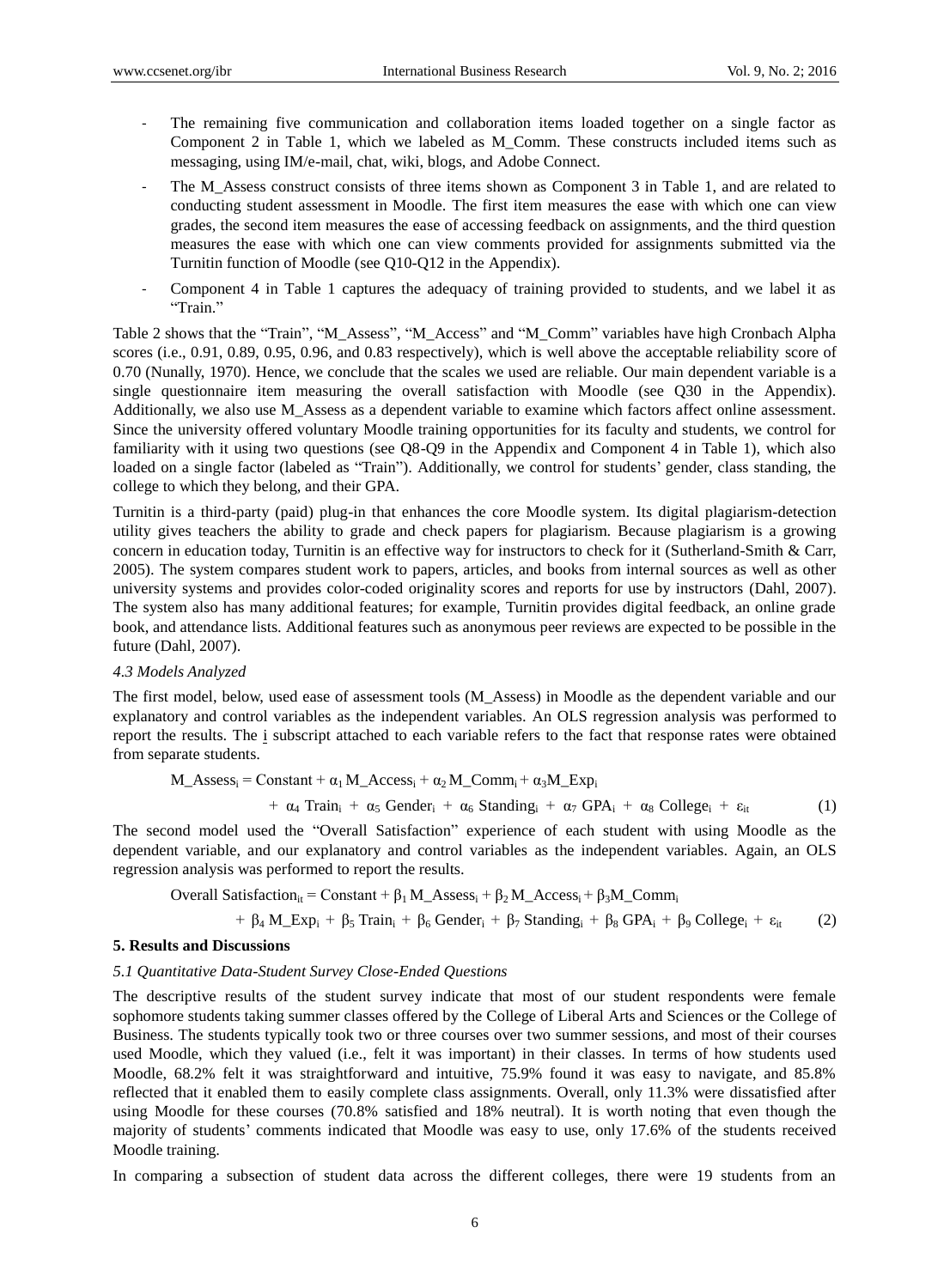introductory accounting course within the College of Business whose findings were similar. In terms of how these students used Moodle, 66.6% felt it was straightforward and intuitive, 73.3% found it easy to navigate, and 93.4% reflected that it enabled them to easily complete class assignments. Overall, only 13.4% of the students within this subsection were dissatisfied after using Moodle for these courses (60% satisfied and 26.7% neutral). As with the majority of their peers, only 20% of these students received Moodle training.

In comparing another subsection of student data (72 students who did not receive an orientation to Moodle), the findings were consistent with the findings from the College of Business students. In terms of how these students used Moodle, 66.6% felt it was straightforward and intuitive, 76.4% found it easy to navigate, and 90.0% reflected that it enabled them to easily complete class assignments. Overall, only 10% of the students within this subsection were dissatisfied after using Moodle (71.5% satisfied and 18.6% neutral).

Table 2 shows that the mean score for "Overall Satisfaction" was 2.2 (where a score of 1 is very satisfied, 2 is satisfied, and 3 is neutral), and the majority of students felt it was easy or very easy to view grades and access assignment feedback in Moodle (labeled M\_Assess in the Appendix). Nevertheless, only 43% of students felt the OLS was easy or very easy to use when the written assignments were submitted via the Turnitin functionality. The range of this response distribution resulted in an average score of 3.5 out of 5 for the M\_Assess variable.

| <b>Variables</b>            | Mean | <b>Std. Deviation</b> | No. Items      | <b>Cronbach Alpha</b> |
|-----------------------------|------|-----------------------|----------------|-----------------------|
| <b>Overall Satisfaction</b> | 2.20 | 1.03                  |                |                       |
| Train                       | 1.81 | 0.38                  | 2              | 0.91                  |
| M_Assess                    | 3.54 | 1.15                  | 3              | 0.89                  |
| M Access                    | 3.94 | 0.92                  | 8              | 0.95                  |
| M Comm                      | 3.32 | 1.03                  | 5              | 0.96                  |
| $M$ <sub>L</sub> Exp        | 3.90 | 0.80                  | $\overline{4}$ | 0.83                  |
| Gender                      | 1.77 | 0.42                  |                |                       |
| Standing                    | 2.91 | 0.97                  |                |                       |
| <b>GPA</b>                  | 5.46 | 0.87                  |                |                       |
| College                     | 3.44 | 1.85                  |                |                       |

Table 2. Descriptive and reliability statistics

*Note.* Labels are described in the Appendix. Sample size used to calculate all the means is 91.

The range of response rates for Q13 to Q20 (shown in the Appendix), which measured the ease of accessing (i.e., M\_Access) the various communication and collaboration functions in Moodle, varied from a low of approximately 52% for viewing Panopto (lecture capture) recordings to a high of 86% for completing assignments using Moodle. This resulted in an average score of approximately 4.0 out of 5.0 for the M\_Access variable. Our final explanatory variable is labeled M\_Comm, and it measured the ease of use of the common communication/collaboration tools in Moodle. The M\_Comm, or the ease of communication measure, ranged from a low of approximately 17% for using the blog feature to a high of 53% for sending messages via e-mail (see Appendix). This probably reflects the student expectation that, with online courses, instructors will use numerous advanced access features (e.g., forums, blogs, and chats) rather than simply communicating via e-mails. Hence, this resulted in the lowest score of 3.3 for the M\_Comm variable. The highest score of 3.9 out of 5.0 was for the M\_Exp measure, which is attributable to the students' experience (e.g., straightforward, easy to navigate, able to complete assignments, and interact and do things) with Moodle.

Table 3 shows that students' overall satisfaction with using Moodle was significantly and negatively correlated at the  $p < 0.01$  level with all our explanatory variables M Assess, M Access, M Comm, and M Exp. A lower score for the overall satisfaction dependent variable refers to greater satisfaction, and a higher score for the explanatory variables refers to greater ease of use of using the functionality in Moodle. Thus, the significant negative relationship suggests that the higher the score for the explanatory variable, the greater the level of satisfaction with Moodle. Table 3 also shows that the student's class standing may be an important control variable. Our summer course data suggests that freshmen and sophomore students may be more comfortable with the assessment and access functionalities of Moodle as compared to juniors, seniors, and graduate students; this is possibly explained by older students' having to "unlearn" the previous campus LMS. This finding may also reflect the fact that freshmen and sophomore students have greater familiarity with the technology and are not influenced by their past experiences in face-to-face courses.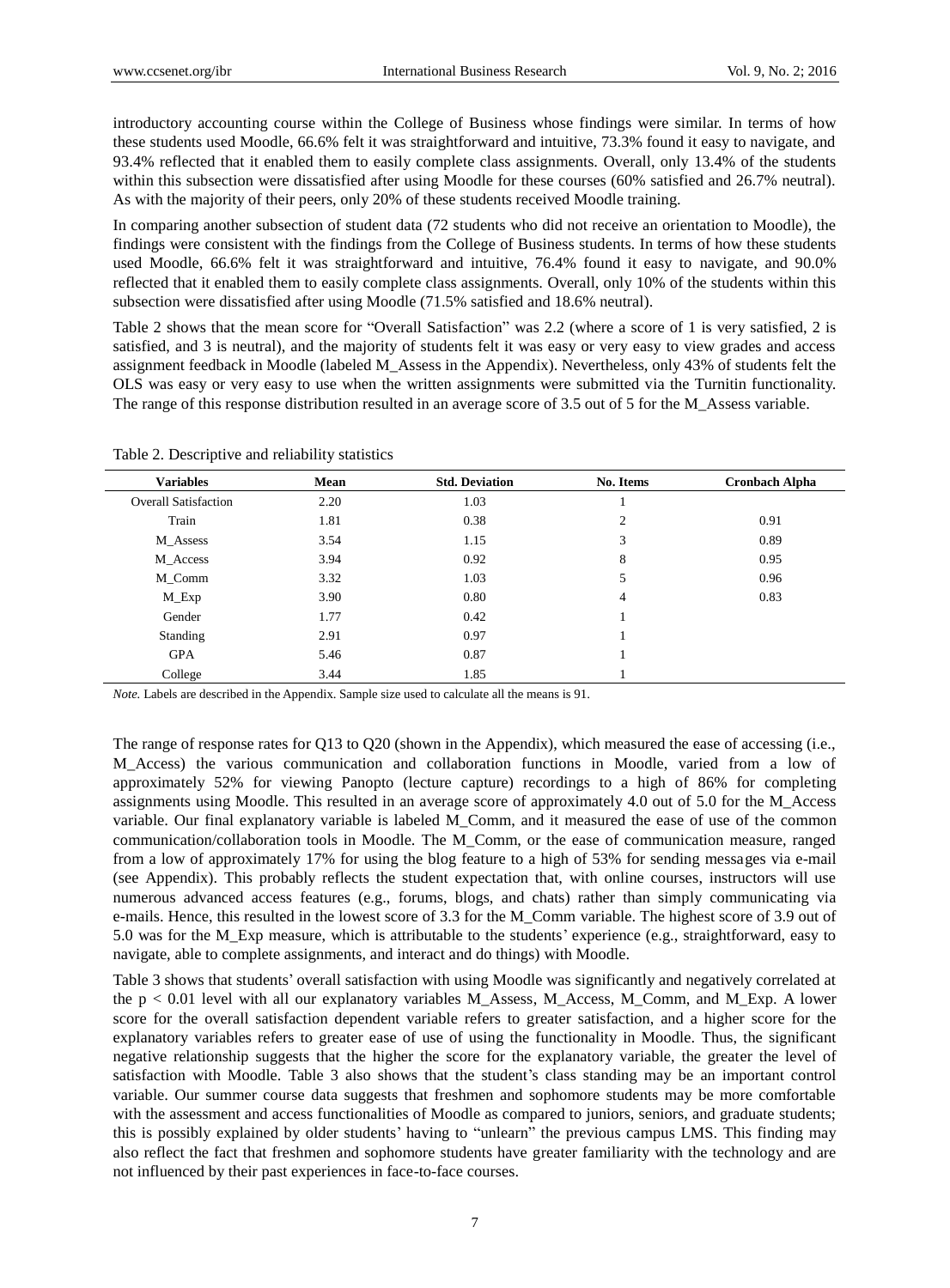| <b>Variable</b>      | Train | <b>M</b> Assess | M Access   | M Comm      | M_Exp      | Gender  | <b>Standing</b>       | <b>GPA</b>           | College |
|----------------------|-------|-----------------|------------|-------------|------------|---------|-----------------------|----------------------|---------|
| Overall              | 0.02  | $-0.65***$      | $-0.74***$ | $-0.60$ *** | $-0.84***$ | $-0.01$ |                       |                      |         |
| Satisfaction         |       |                 |            |             |            |         | 0.16                  | $-0.0$               | $-0.16$ |
| Train                |       | $-0.04$         | 0.13       | 0.11        | 0.03       | 0.07    | $-0.06$               | $-0.10$              | 0.01    |
| M Assess             |       |                 | $0.64***$  | $0.79***$   | $0.62***$  | $-0.12$ | $-0.14$               | 0.03                 | $-0.05$ |
| M Acess              |       |                 |            | $0.76***$   | $0.82***$  | 0.10    | $-0.31***$            | 0.03                 | 0.14    |
| M Comm               |       |                 |            |             | $0.72***$  | 0.16    | $-0.44$ <sup>**</sup> | $-0.01$              | $-0.16$ |
| $M$ <sub>_</sub> Exp |       |                 |            |             |            | 0.05    | $-0.20$               | 0.07                 | 0.14    |
| Gender               |       |                 |            |             |            |         | $-0.16$               | $0.29$ <sup>**</sup> | 0.20    |
| Standing             |       |                 |            |             |            |         |                       | $-0.16$              | $-0.08$ |

Table 3. Person correlation coefficients

*Note.* \*\*\*. Correlation is significant at the 0.01 level (2-tailed).

\*\*. Correlation is significant at the 0.05 level (2-tailed).

The multivariate OLS regression analyses with M\_Assess and Overall Satisfaction as the dependent variables are shown in Tables 4-5, respectively. Table 4 shows that the M\_Assess variable is significantly and positively associated with the M\_Comm variable, and that our model 1 explains 57% of the variance in M\_Assess that is significant at the  $p < 0.01$  level. This result suggests that using Moodle to do online assessment activities, such as providing feedback on assignments, is significantly and positively influenced by the extent to which instructors use the communication and collaboration tools (e.g., chat, blog, and Adobe Connect). Thus, we conclude that there is significant support for the hypothesis that using Moodle for assessment activities is significantly and positively associated with the instructors' familiarity with using the tools, particularly the advanced functionalities offered by the LMS.

Table 4. Regression of assessment in moodle (M\_Assess) on explanatory variables and control variables

| Variable   | Beta    | Std. Error | t       | Sig.      |
|------------|---------|------------|---------|-----------|
| Constant   | $-0.10$ | 1.91       | $-0.05$ | 0.96      |
| M Access   | 0.05    | 0.35       | 0.17    | 0.87      |
| M Comm     | 0.53    | 0.29       | 2.21    | $0.04***$ |
| M_Exp      | 0.31    | 0.38       | 1.13    | 0.27      |
| Train      | 0.06    | 0.43       | 0.42    | 0.68      |
| Gender     | $-0.25$ | 0.39       | $-1.69$ | $0.10*$   |
| Standing   | $-0.06$ | 0.20       | $-0.40$ | 0.69      |
| <b>GPA</b> | 0.07    | 0.22       | 0.48    | 0.64      |
| College    | $-0.01$ | 0.10       | $-0.01$ | 0.99      |
|            |         | 0.0021     |         |           |

*Note.* Adjusted  $R^2 = 0.57$ , Model's F stat 5.31 that is significant at the 0.002 level.

\*\*. Correlation is significant at the 0.05 level.

\*. Correlation is significant at the 0.10 level.

Table 5 shows that the Overall Satisfaction with using the Moodle LMS is significantly and negatively associated with the M\_Exp variable, and that our model 2 explains 60% of the variance in the level of student satisfaction that is significant at the  $p < 0.01$  level. This result suggests that the higher the positive experience with navigating the system, completing assignments, and interaction to do things in Moodle, the greater the overall student satisfaction. Thus, we conclude that there is significant support for the hypothesis that satisfaction with using Moodle for online learning is significantly influenced by the instructors' familiarity and knowledge about how best to structure the navigation of the courses in Moodle as well as the use of it to complete assignments. Hence, though Moodle might be an easy system for students to use, it is important to ensure that instructors learn how to set up their courses and use Moodle's communication and collaboration functionalities for assessment activities.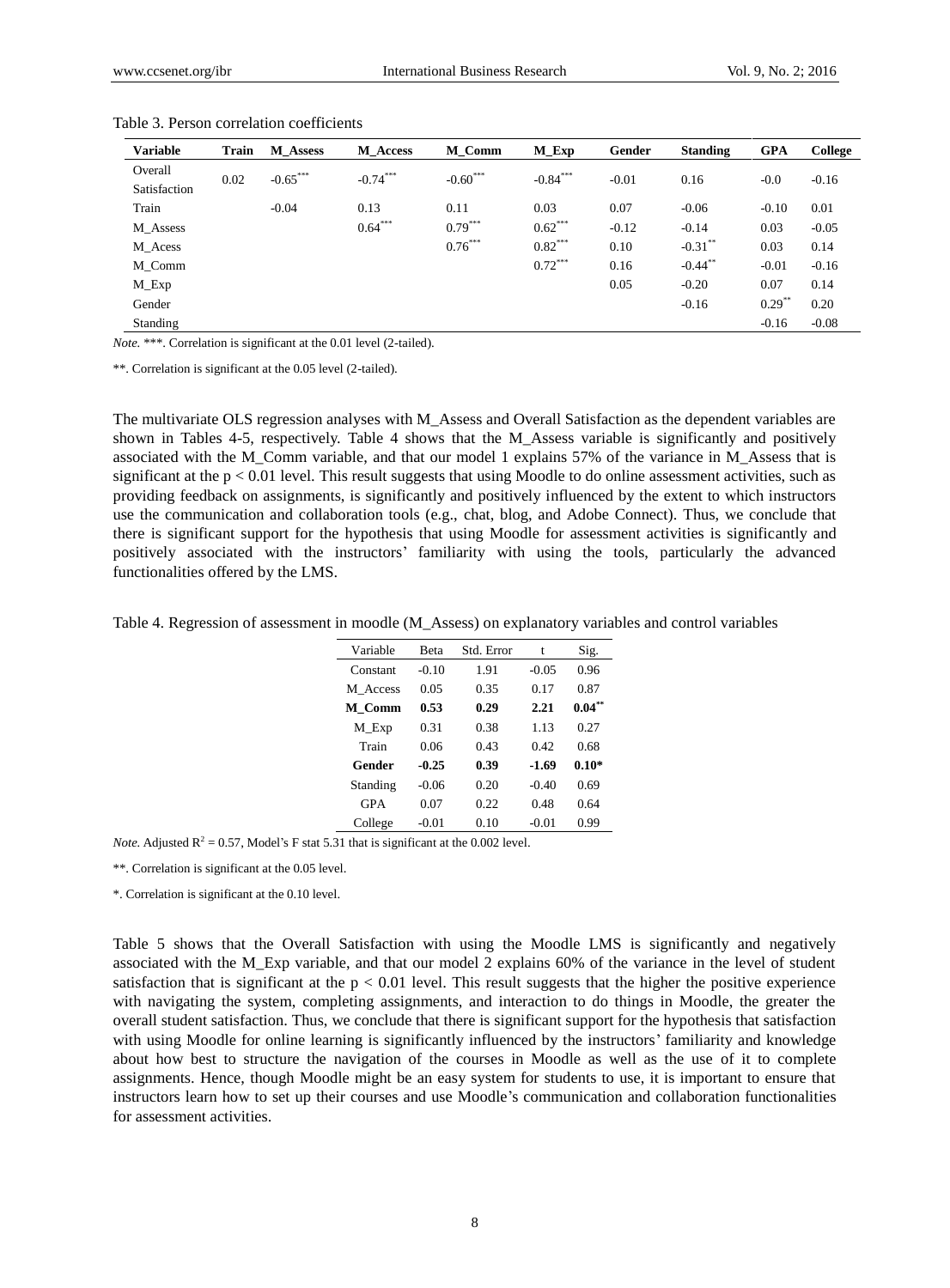| Variable   | <b>B</b> eta | Std. Error | т       | Sig.      |
|------------|--------------|------------|---------|-----------|
| Constant   | 5.67         | 1.84       | 3.08    | $0.01***$ |
| M Assess   | $-0.03$      | 0.23       | $-0.11$ | 0.91      |
| M Access   | 0.03         | 0.34       | 0.12    | 0.91      |
| M Comm     | 0.03         | 0.32       | 0.09    | 0.93      |
| M_Exp      | $-0.90$      | 0.38       | $-3.30$ | $0.00***$ |
| Train      | 0.05         | 0.41       | 0.34    | 0.74      |
| Gender     | 0.14         | 0.41       | 0.93    | 0.37      |
| Standing   | 0.04         | 0.19       | 0.30    | 0.77      |
| <b>GPA</b> | 0.05         | 0.22       | 0.35    | 0.73      |
| College    | $-0.05$      | 0.10       | $-0.38$ | 0.71      |

Table 5. Regression of overall satisfaction with moodle on explanatory variables and control variables

*Note.* Adjusted  $R^2 = 0.60$ , model's F stat 5.38 that is significant at 0.001 level.

\*\*\*. Correlation is significant at the 0.01 level.

#### *5.2 Quantitative Data-Faculty Survey Close-Ended Questions*

In addition to a survey sent to students who were taking an online or hybrid courses using Moodle, we also sent out a survey to faculty members who were instructors teaching those courses. 17 of the 22 instructors completed the survey, with a 77.3% response rate. Since the total number of the faculty respondents are not large enough to do more in-depth data analysis as we did for the student survey, we include here some basic data in order to show the instructor's perspective and compare with the results from the student's survey.

In comparing students' perceptions and use of Moodle with that of the 17 faculty members, we found that faculty members felt the Moodle interface was straightforward (50%), easy to navigate (80%), and satisfactory to create class assignments (81%). Of the faculty members, 82% had been trained to use the LMS. Additionally, no one was dissatisfied after using Moodle during summer semesters when the survey was conducted, which was the first time that online courses were offered by this university. When we examined a specific cross-section (faculty not trained), the findings were similar to those who had received training. In terms of the more assessment-based and interactive/collaborative activities within Moodle, faculty reported less frequent use than did students of Moodle assignments (63%), Turnitin assignments (35%), graded discussion forums (35%), messages (35%), wikis (34%), quizzes (29%), chats (29%), and blogs (6%). However, 100% of instructors were 1) comfortable with Moodle, 2) able to add their syllabi and make their courses available, and 3) able to easily upload files and content to their sites. Additionally, 94% felt they were able to communicate effectively with their students using Moodle. These four areas were focal points for the university when providing professional development to the faculty.

Instructors were less likely to use more advanced functions of the LMS (e.g., Turnitin assignments, graded forum discussions, quizzes, chats, and blogs), beyond those basic functions in which they received training. Hence, this faculty finding further supports our hypothesis that using Moodle for assessment activities is significantly and positively associated with the instructors' familiarity with using such tools, particularly the advanced functionalities offered by the system. Furthermore, there is support for the hypothesis that satisfaction with using Moodle for online learning is significantly influenced by the instructors' familiarity and knowledge about how best to structure the navigation of the courses in Moodle and use it to complete assignments. Therefore, though Moodle might be an easy system for students to use, it is important to ensure that instructors learn how to set up their courses and use Moodle's communication and collaboration functionalities for assessment activities.

#### *5.3 Qualitative Data-the Student Open-Ended Question*

The study also collected some qualitative data from students. There is an open ended question in the end of the student survey: 'Please comment briefly on your experience with Moodle' that seek additional qualitative data regarding students' online learning experience use Moodle as the LMS. It provided some insight and detailed descriptions of the student's experiences that were hard to capture using close-ended survey questions. This is one of the major reasons that we give students the opportunities to provide the written comments. Only 4 students from the survey did not provide additional comments for this question (2 left it blank, 1 wrote 'N/A', and 1 wrote 'None'). The written comments were from a few words to a paragraph. In order to provide the clear qualitative data analysis, we broke the longer comments into different parts where they covered different themes. Therefore, in the analysis below, one students' comment might be represented in different sections. We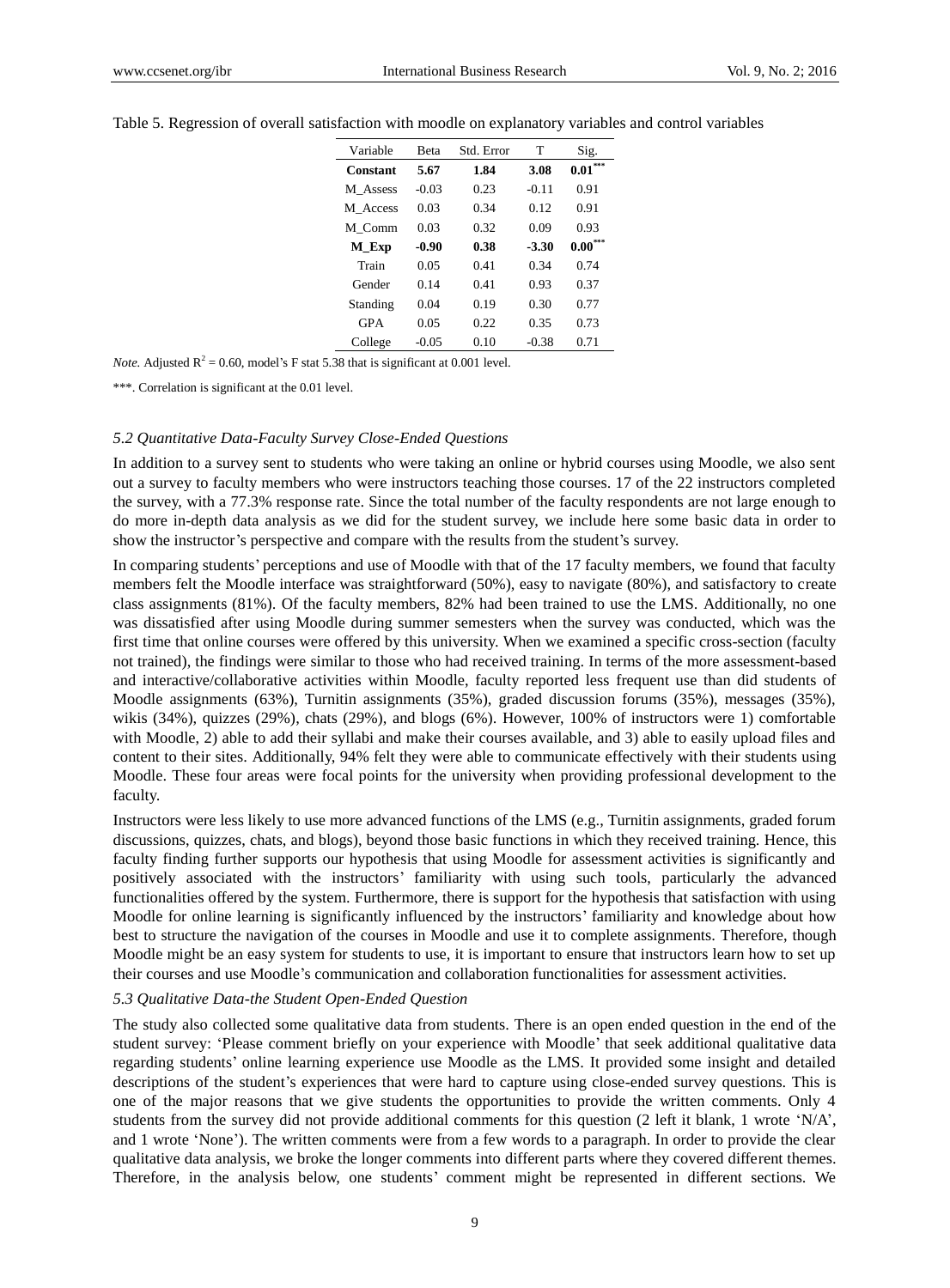categorized the written comments into two big categories: Positive and negative; in addition, we also divided comments into 5 different levels: Very poor, poor, OK, good, and very good.

For the overall experience of using Moodle, most of the comments are positive in nature, ranged from OK to very good. The examples for 'OK' comments are: "Did not experience significant issues", and "It was fine". The examples for 'good' and 'very good' comments are: "Moodle was very organized and easy for me to use", "It was a pleasant experience", and "Very helpful." This is consistent with the quantitative data where high percentage of the students are satisfied with using Moodle.

The written comments also pointed out some issues with using Moodle as LMS. Many of those issues are negative in nature, student's perceptions of their experience were 'poor' or 'very poor'. Those negative experiences included general issues and more specific issues. For general issues with using Moodle as LMS, students had comments like: "Sometimes Moodle does not want to work for the students and I think that the teachers sometimes have difficulty with using it as well." "needs some more organization. still a little confused with it." "I thought Moodle was very unorganized and found it extremely hard to find things on the website." For specific issues, difficulty with certain functionalities were very common, for example: "I have no idea how to find my grades." "navigation sucks; it's too hard to go back to the place you just were." "we have had great difficulty with sending in assignments." "The Ponopto recordings were not clear. This made the lectures almost impossible to understand." "Using adobe connect was very hard and I was never able to get it to work."

From the students' written comments, past experience of using Moodle seems to be a contributing factor to the students' perceptions of their experience of using it as LMS. When students have used Moodle before, either professionally or academically, their perceptions of the experiences of using Moodle for the summer online/hybrid courses at the university where the research is conducted, seems to be very positive. Students had comments like: "I have used Moodle in every semester I have been at xxx (the university). It has become easy for me to use and I am comfortable using it." "I used Moodle in high school, so I really did not have any problems with it." "I've used Moodle in my professional career before using it at xxx (the university) making the experience of using it at xxx (the university) very simple." And "I had the opportunity to use Moodle while teaching an online course myself. It was incredibly easy and I was able to personalize it as much as I wanted." Similarly, a recent study by Chang et al. showed students with high internet self-efficiency outperformed those with low internet self-efficiency on the final exam and have more confidence in their ability to complete an online course [\(Chang et al., 2014\)](#page-11-19). Another study's results also indicated that students with more experience of online learning are more satisfied with their online course delivery medium [\(Arbaugh & Duray, 2002\)](#page-10-1). Overall, the influence of past experience of using technology, software and the systems seems to be a factor that impact users' perceptions of their experience of using a particular system as online learning platform.

There is one particular theme that is very clear from the student comments, that is the professor's readiness and familiarity to use Moodle had great influence with students' experience with it, both positively and negatively. Examples students comments are: "Some instructors have more experience with it and therefore their course material is easier to obtain" "several times during my course, issues with students/the professor not understanding an aspect of moodle led to confusion and disagreement." "It is often difficult to navigate and find links and assignment when professors don't know how to set it up in an understandable fashion." One student could have different experiences using Moodle, based upon the different levels of readiness and effectiveness of the instructors setting up the courses. The following comments from one student may demonstrate this: "I have taken 1 Moodle intensive in-classroom course and 1 hybrid course that could not have functioned without high Moodle use; both professors were exceptional at Moodle set up and instruction. I took 1 course in which the professor attempted to use Moodle but his lack of knowledge of the project was not the level he wanted it to be which made the material difficult for me access and understand." The following students' comments could probably summarize the importance of the instructor's knowledge and ability to effectively using Moodle, and its impact on students' experience: "I don't feel Moodle is used as well by professors as it could be. I think if the professors utilized it more, it would be better or easier for students to navigate." "It definitely depends on how the instructor uses the site-the more the instructor knows about Moodle the better. Unfortunately, there seems to be a big disconnect from professor to professor and their abilities to teach online."

There are some written comments that were not common, but related to issues that would not otherwise be captured by the close-ended questions form the survey. Examples include such concerns as the online course itself: "I am all for having a software that assists with the effectiveness of a course, but I do not agree with a course that is fully taught online. It is absurd to believe that a student can receive the same in-class experience in a virtual setting." The student made this comment is the type of the students that needs more personal interaction and affiliation, and does not believe online course would deliver the same experience as a face-to-face course.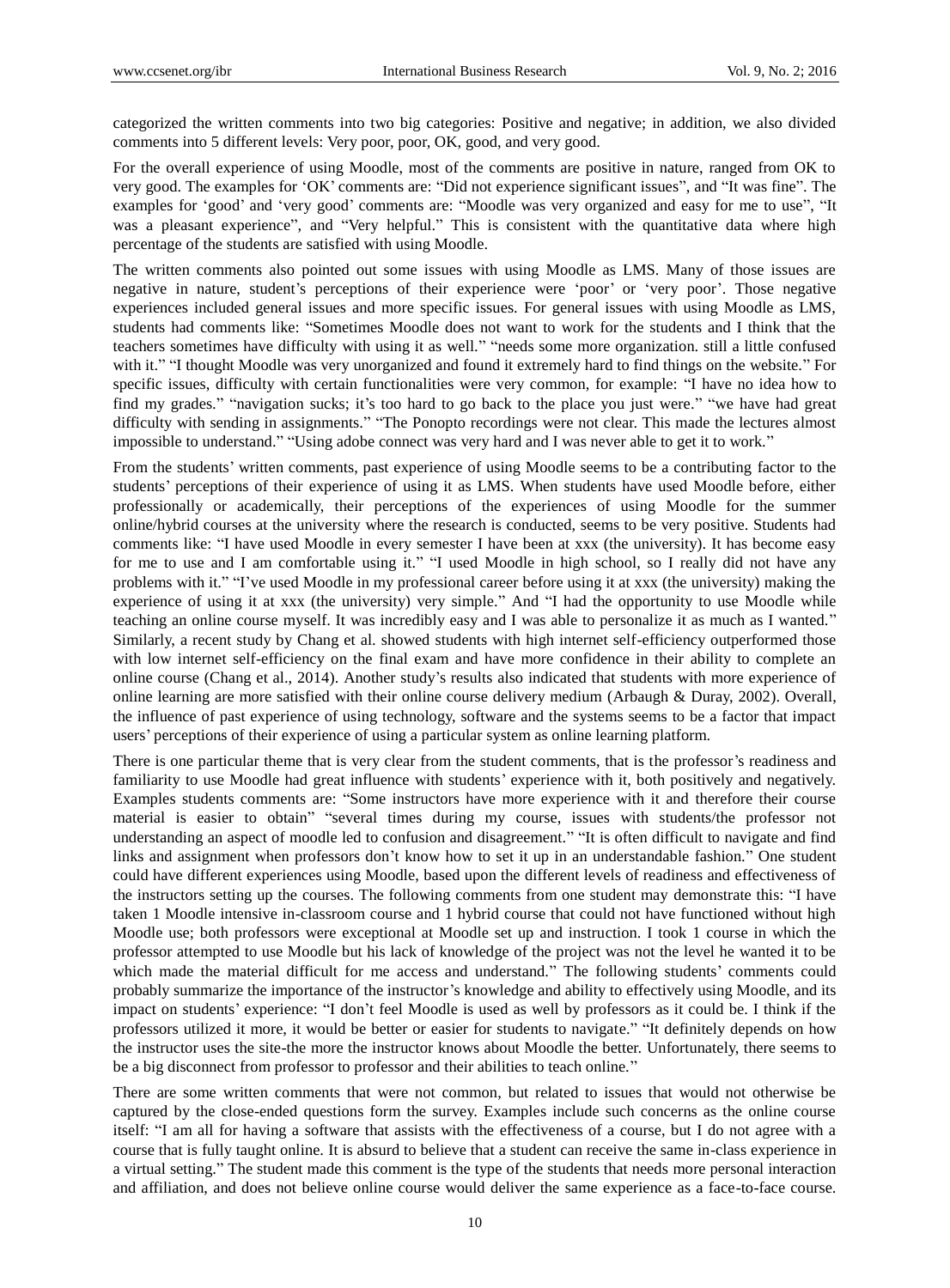This type of student's concerns is supported by a recent study which showed that the need for affiliation plays a significant role in online satisfaction, higher the need for affiliation less the likelihood that the student would take another online course [\(Seiver & Troja, 2014\)](#page-12-9).

Written comments confirmed some of the findings from the quantitative data analysis results, such as the overall positive experience with using Moodle. It helped finding more detailed information for certain issues that could not be completely captured by the close-ended questions. Furthermore, the analysis of the written comments revealed some aspects that would help to form additions and modifications for future studies.

## **6. Limitation**

The major limitation of the study is the fact that the sample included only a single university where the students had the option to take the class on-line or face-to-face. Thus, those who chose to do the course on-line might be biased sample that already values such a mode for delivering the course. Another limitation is that we only tested one learning management system, and future research might consider the student satisfaction using multiple on-line systems with a variety of functionalities including assessment capabilities.

## **7. Conclusion**

This study is based on a survey of students who took online or hybrid course sections during the summer term at a US university and of the instructors who were teaching those courses. Students who took the survey found the Moodle interface straightforward, easy to navigate, and satisfactory for completing assignments, despite only 18% being trained to use it. Additionally, only 11% of the students were dissatisfied after using Moodle. Acceptance of an online learning system and cognitive absorption are important variables in the TAM model that explains user satisfaction [\(Saade & Bahli, 2005\)](#page-12-10). Hence, the fact that Moodle was an easy system to use, it was widely accepted, and student with greater involvement in their learning had greater satisfaction in our study too.

We find support for the hypothesis that overall student satisfaction with online learning is significantly affected by how the course is organized and how the content is sequenced, the ease with which students can complete assignments, and the use of the LMS to engage with content (rather than simply read or view it). Further, when we examined students' responses across the colleges, comparing the responses from an introductory accounting course offered by the College of Business versus the other colleges, the responses were similar. Additionally, there was no difference between those students who received training versus those who did not receive Moodle training. Thus, we decided to combine all the student responses from the different colleges and examine what factors led to successful online assessment activities.

Faculty survey results also supported the basic findings from the student survey from a different perspective. Interestingly, no faculty was dissatisfied with using Moodle as the LMS platform for teaching online courses, which was the first time that online courses were offered by the university. The open-ended question from the student survey provided more vivid descriptions of the students' experience of using Moodle. It not only offered more insight and detailed information that confirmed the findings from the close-ended questions, but also helped in discovering aspects should be further investigated by future studies.

In summary, we find support for the hypothesis that satisfaction with online assessment is significantly and positively influenced by students' being able to view grades, access feedback, and view comments to their submitted assignments. We also conclude that students' satisfaction with using Moodle for online learning is significantly influenced by the instructors' familiarity and knowledge about how to utilize Moodle as the platform of LMS.

### **References**

- <span id="page-10-0"></span>Allen, I. E., & Seaman, J. (2013). Changing course: Ten years of tracking online education in the United States. *Sloan Consortium, 43*(3), 47.
- <span id="page-10-2"></span>Alwi, N. H. M., & Fan, I. S. (2010). E-learning and information security management. *International Journal of Digital Society, 1*(2), 148-156.
- <span id="page-10-4"></span>Anderson, T., Rourke, L., Garrison, D., & Archer, W. (2001). Assessing teaching presence in a computer conferencing context. *Journal of Asynchronous Learning Networks, 5*(2), 1-17.
- <span id="page-10-1"></span>Arbaugh, J. B., & Duray, R. (2002). Technological and Structural Characteristics, Student Learning and Satisfaction with Web-Based Courses: An Exploratory Study of Two On-Line MBA Programs. *Management Learning, 33*(3), 331-347. http://dx.doi.org/10.1177/1350507602333003
- <span id="page-10-3"></span>Baran, E., Correia, A. P., & Thompson, A. (2011). Transforming online teaching practice: Critical analysis of the literature on the roles and competencies of online teachers. *Distance Education, 32*(3), 421-439.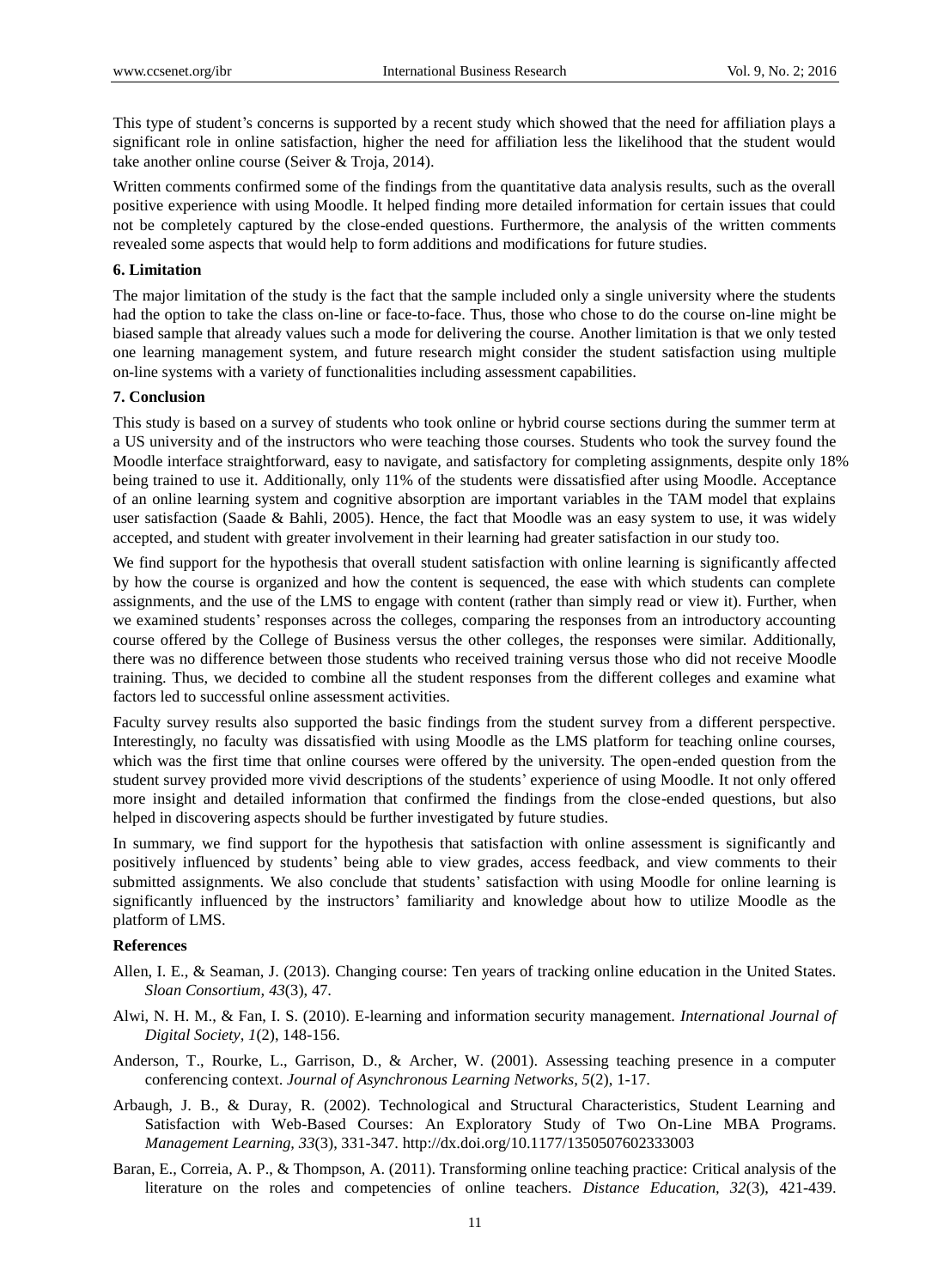http://dx.doi.org/10.1080/01587919.2011.610293

- <span id="page-11-4"></span>Bell, B. S., & Federman, J. E. (2013). E-learning in postsecondary education. *The Future of Children, 23*(1), 165-185.<http://dx.doi.org/10.1353/foc.2013.0007>
- <span id="page-11-10"></span>Berge, Z. (2009). Changing instructor's roles in virtual worlds. *Quarterly Review of Distance Education, 9*(4), 407-415.
- <span id="page-11-11"></span>Berge, Z., & Collins, M. (2000). Perceptions of e-moderators about their roles and functions in moderating electronic mailing lists. *Distance Education, 21*(1), 81-100.<http://dx.doi.org/10.1080/0158791000210106>
- <span id="page-11-19"></span>Chang, C.-S., Liu, E. Z. F., Sung, H. Y., Lin, C. H., Chen, N. S., & Cheng, S. S. (2014). Effects of online college student's Internet self-efficacy on learning motivation and performance. *Innovations in Education and Teaching International, 51*(4), 366-377. http://dx.doi.org/10.1080/14703297.2013.771429
- <span id="page-11-1"></span>Coppola, C., & Neelley, E. (2004). *Open source-opens learning: Why open source makes sense for education.* Retrieved from http://www.rsmart.com
- <span id="page-11-18"></span>Dahl, S. (2007). Turnitin® The student perspective on using plagiarism detection software. *Active Learning in Higher Education, 8*(2), 173-191. http://dx.doi.org/10.1177/1469787407074110
- <span id="page-11-8"></span>Dermo, J. (2009). E-Assessment and the student learning experience: A survey of student perceptions of e-assessment. *British Journal of Educational Technology, 40*(2), 203-214. http://dx.doi.org/10.1111/j.1467-8535.2008.00915.x
- <span id="page-11-5"></span>Eom, S. B., Wen, H. J., & Ashill, N. (2006). The determinants of students' perceived learning outcomes and satisfaction in university online education: An empirical investigation. *Decision Sciences Journal of Innovative Education, 4*(2), 215-235[. http://dx.doi.org/10.1111/j.1540-4609.2006.00114.x](http://dx.doi.org/10.1111/j.1540-4609.2006.00114.x)
- <span id="page-11-2"></span>Georgouli, K., Skalkidis, I., & Guerreiro, P. (2008). A Framework for Adopting LMS to Introduce e-Learning in a Traditional Course. *Educational Technology & Society, 11*(2), 227-240.
- <span id="page-11-12"></span>Goodyear, P., Salmon, G., Spector, J. M., Steeples, C., & Tickner, S. (2001). Competences for online teaching: A special report. *Educational Technology Research and Development, 49*(1), 65-72. <http://dx.doi.org/10.1007/BF02504508>
- <span id="page-11-13"></span>Graham, C., Cagiltay, K., Lim, B. R., Craner, J., & Duffy, T. (2001). Seven principles of effective teaching: A practical lens for evaluating online courses. *The Technology Source.* Retrieved from [http://www.technologysource.org/article/seven\\_principles\\_of\\_effective\\_teaching/](http://www.technologysource.org/article/seven_principles_of_effective_teaching/)
- <span id="page-11-14"></span>Guasch, T., Alvarez, I., & Espasa, A. (2010). University teacher competencies in a virtual teaching/learning environment: Analysis of a teacher training experience. *Teaching and Teacher Education, 26*(2), 199-206. <http://dx.doi.org/10.1016/j.tate.2009.02.018>
- <span id="page-11-3"></span>Hollenbeck, C. R., & Mason, C. H. (2011). Enhancing student learning in marketing courses: An exploration of fundamental principles for website platforms. *Journal of Marketing Education, 33*(2), 171-182. <http://dx.doi.org/10.1177/0273475311410850>
- <span id="page-11-9"></span>King, C. G., Guyette, R. W., & Piotrowski, C. (2009). Online exams and cheating: An empirical analysis of business students' views. *The Journal of Educators Online, 6*(1-11).
- <span id="page-11-17"></span>Kuo, Y. C., Walker, A. E., Belland, B. R., Schroder, K. E. E., & Kuo, Y. T. (2014). A case study of integrating interwise: Interaction, internet self-efficacy, and satisfaction in synchronous online learning environments. *The International Review of Research in Open and Distributed Learning, 15*(1).
- <span id="page-11-7"></span>Naveh, G., Pliskin, N., & Tubin, D. (2010). Student LMS use and satisfaction in academic institutions: The organizational perspective. *The Internet and Higher Education, 13*(3), 127-133. <http://dx.doi.org/10.1016/j.iheduc.2010.02.004>
- <span id="page-11-0"></span>ODCD. (2005). E-learning in tertiary education, Policy brief. *OECD Observer*. Retrieved from http:/[/www.oecd.org](http://www.oecd.org/)
- <span id="page-11-15"></span>Oncu, S., & Cakir, H. (2011). Research in online learning environments: Priorities and methodologies. *Computers & Education, 57,* 1098-1108.<http://dx.doi.org/10.1016/j.compedu.2010.12.009>
- <span id="page-11-16"></span>Puzziferro, M., & Shelton, K. (2008). A model for developing high-quality online courses: Integrating a systems approach with learning theory. *Journal of Asynchronous Learning Networks, 12*(3-4), 119-136.
- <span id="page-11-6"></span>Reeves, T., C. (2000). Alternative assessment approaches for online learning environments in higher education. *Journal of Educational Computing Research, 23*(1), 101-111.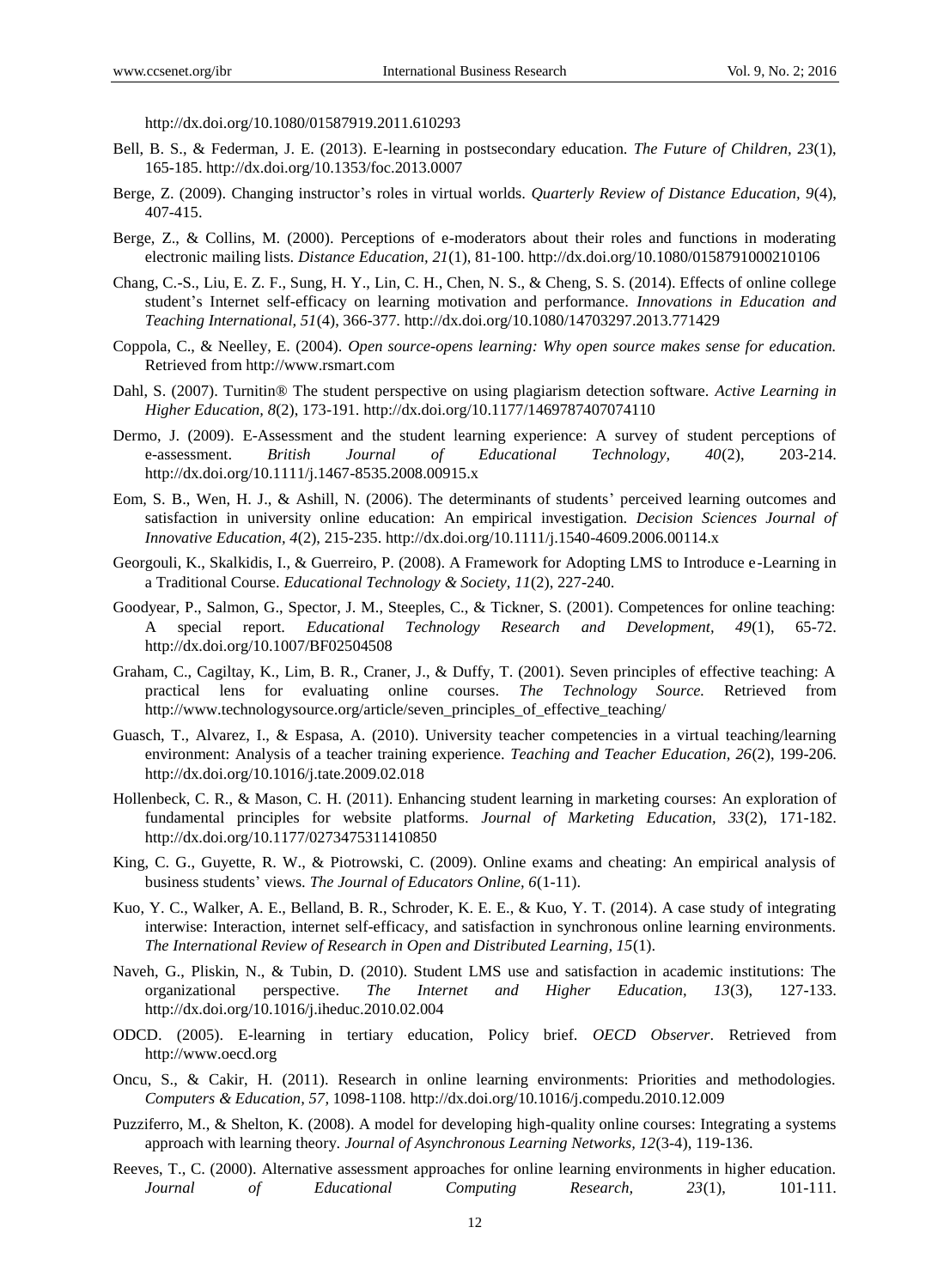<http://dx.doi.org/10.2190/GYMQ-78FA-WMTX-J06C>

<span id="page-12-10"></span>Saade, R., & Bahli, B. (2005). The impact of cognitive absorption on perceived usefulness and perceived ease of use in on-line learning: An extension of the technology acceptance model. *Information & Management, 42*(2), 317-327.<http://dx.doi.org/10.1016/j.im.2003.12.013>

<span id="page-12-5"></span>Salmon, G. (2004). *E-moderating: The key to teaching and learning online*. London: RoutledgeFalmer.

- <span id="page-12-7"></span>Schroder, K. E. E., & Belland, B. R. (2014). Interaction, Internet self-efficacy, and self-regulated learning as predictors of student satisfaction in online education courses. *The Internet and Higher Education, 20*, 35-50.
- <span id="page-12-4"></span>Schrum, L., & Hong, S. (2002). Dimensions and strategies for online success: Voices from experienced educators. *Journal of Asynchronous Learning Networks, 6*(1), 57-67. Retrieved from [http://sloanconsortium.org/sites/default/files/v6n1\\_schrum\\_1.pdf](http://sloanconsortium.org/sites/default/files/v6n1_schrum_1.pdf)
- <span id="page-12-9"></span>Seiver, J. G., & Troja, A. (2014). Satisfaction and success in online learning as a function of the needs for affiliation, autonomy, and mastery. *Distance Education, 35*(1), 90-105. <http://dx.doi.org/10.1080/01587919.2014.891427>
- <span id="page-12-2"></span>Selim, H. M. (2005). Critical success factors for e-learning acceptance: Confirmatory factor models. *Computers & Education, 49*(2), 396-413.<http://dx.doi.org/10.1016/j.compedu.2005.09.004>
- <span id="page-12-6"></span>Smith, T. (2005). Fifty-one competencies for online instruction. *The Journal of Educators Online, 2*(2), 1-18. Retrieved from<http://www.thejeo.com/Archives/Volume2Number2/SmithFinal.pdf>
- <span id="page-12-3"></span>Stacey, E., & Wiesenberg, F. P. (2008). Teaching philosophy: Moving from face-to-face to online classrooms. *Canadian Journal of University Continuing Education, 34*(1), 63-79.
- <span id="page-12-1"></span>Sun, P. C., Tsai, R. J., Finger, G., Chen, Y. Y., & Yeh, D. (2008). What drives a successful e-Learning? An empirical investigation of the critical factors influencing learner satisfaction. *Computers & Education, 50*, 1183-1202.<http://dx.doi.org/10.1016/j.compedu.2006.11.007>
- <span id="page-12-8"></span>Sutherland-Smith, W., & Carr, R. (2005). Turnitin.com: Teachers' perspectives of anti-plagiarism software in raising issues of educational integrity. *Journal of University Teaching & Learning Practice, 2*(3).
- <span id="page-12-0"></span>Williams, R. (2003). Integrating distributed learning with just-in-content knowledge management. *Electronic Journal of e-Learning, 1*(1), 45-50.

## **Appendix**

Questionnaire

Q1. Indicate your gender

- Male =  $1 (23.1\%)$
- Female =  $2(69.1\%)$

Q2. Indicate your current standing

- Freshmen  $= 1 (2.2\%)$
- Sophomore  $= 2 (41.8%)$
- Junior =  $3(22.0\%)$
- Senior =  $4 (30.8\%)$
- Graduate =  $5 (3.3%)$

Q3. Please indicate which college(s) you are affiliated

- College of Business  $= 1$  (24.2%)
- College of Communication  $= 2$  (7.7%)
- College of Education =  $3(27.5%)$
- College of Liberal Arts & Sciences =  $4(28.6\%)$
- College of Pharmacy & Health Sciences =  $5(12.1\%)$
- Not Applicable (Not Sure?) =  $6(3.3\%)$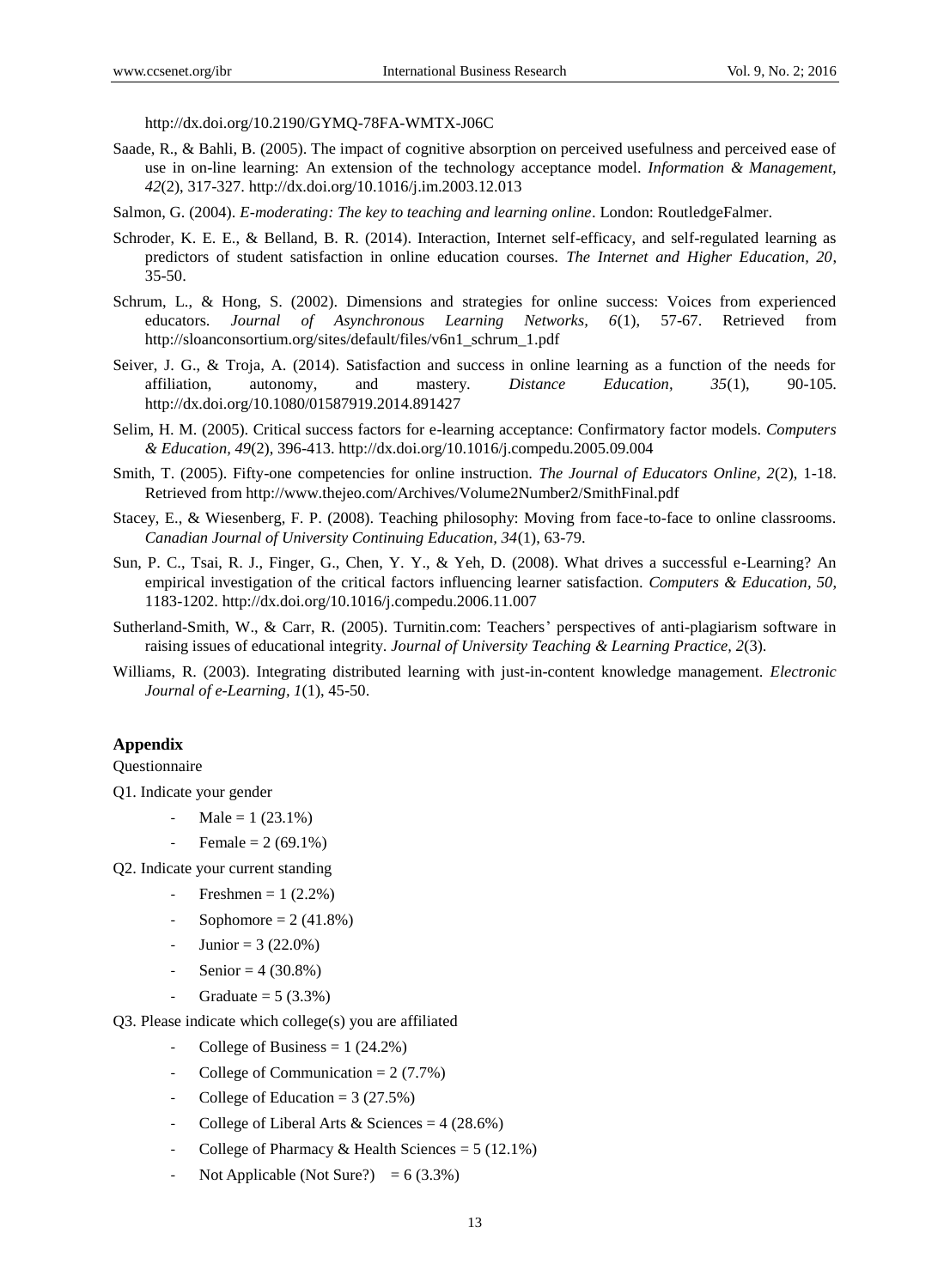Q4. Indicate your current GPA?

- Less than  $1.50 = 1 (0.0\%)$
- $-1.50 2.00 = 2(0.0\%)$
- $-2.00 2.50 = 3(5.5%)$
- $-2.50 3.00 = 4 (8.8\%)$
- $-3.00 3.50 = 5(19.8\%)$
- $-3.50 4.00 = 6(65.9\%)$

Q5. How many courses are you enrolled for the term?

- None =  $1 (0.0\%)$
- One  $= 2 (41.8\%)$
- $Two = 3 (31.9\%)$
- Three =  $4(9.9\%)$
- Four =  $5(12.1\%)$
- Five or more =  $6(4.4\%)$

Q6. How important is the use of Moodle for your course?

- Very Important  $= 1 (95.3\%)$
- Somewhat Important  $= 2 (4.4\%)$
- Not Important =  $3(0.0\%)$

Q7. How many semesters have you utilized Moodle for a course at the University?

- $-$  None = 1 (7.7%)
- One =  $2(11.0\%)$
- Two =  $3(40.7%)$
- Three =  $4 (22.0\%)$
- Four =  $5(18.7%)$

Training (Train)

Q8. Did you receive an orientation or training before using Moodle? (Orient\_M)

- $-$  Yes = 1 (17.6%)
- $No = 2 (79.1\%)$
- $N A = 2 (3.3\%)$

Q9. If you received Moodle orientation or training, do you feel it was adequate for your needs? (Adeq\_Orient)

- $-$  Yes = 1 (20.9%)
- $-$  No = 2 (5.5%)
- $N A = 2 (73.6%)$

Online Assessment (M\_Assess)

Q10. Viewing your grades: (View\_Grade\_M)

- Very difficult to use  $= 1$  (7.7%)
- Difficult to use  $= 2$  (14.3%)
- Neutral =  $3(12.1\%)$
- Easy to use  $= 4 (25.3\%)$
- Very Easy to use  $= 5 (37.4%)$
- $N A (3.3\%)$

Q11. Accessing feedback with Moodle Assignments: (Access\_Feed\_M)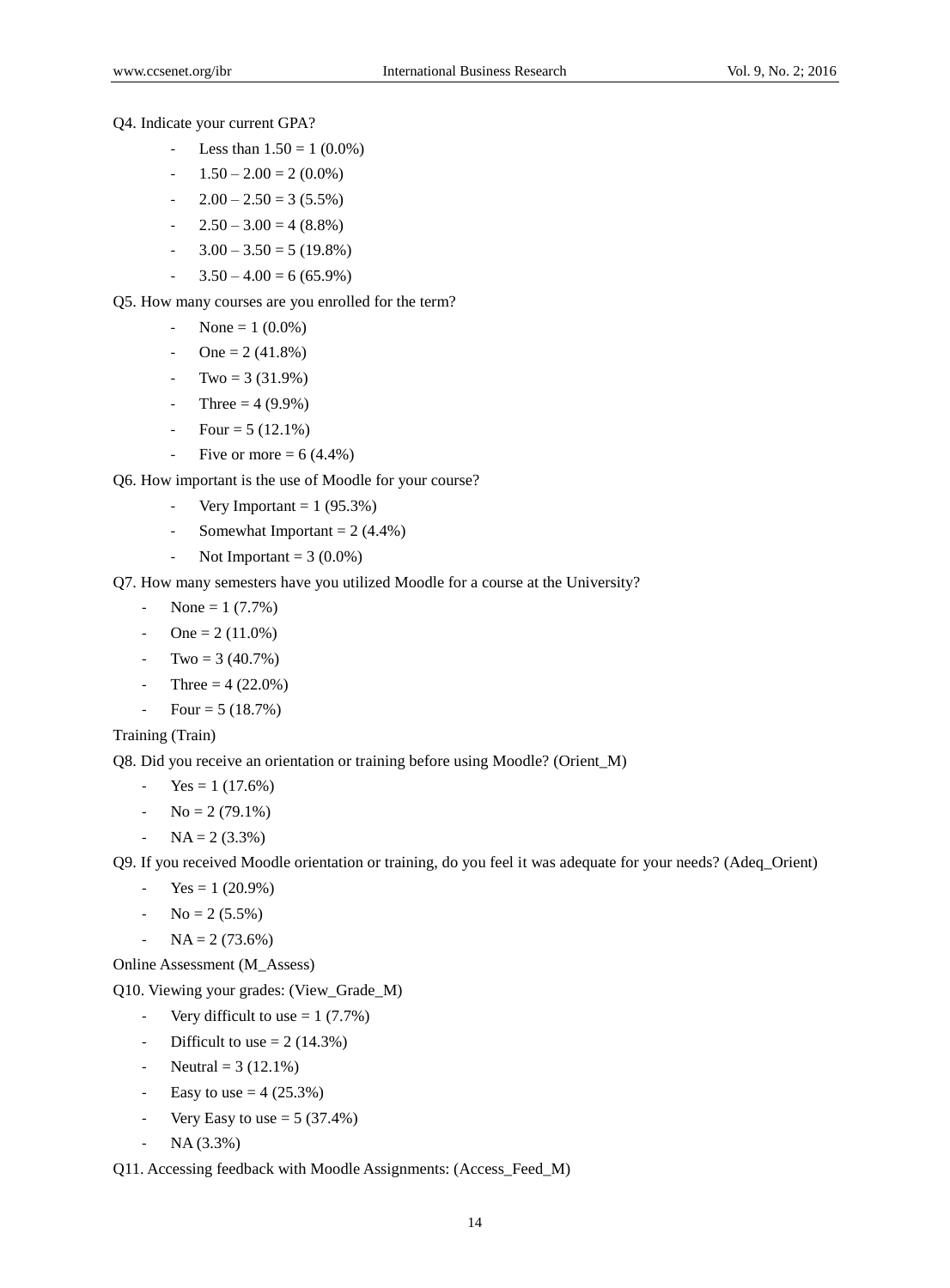- Very difficult to use  $= 1$  (6.6%)
- Difficult to use  $= 2 (16.5\%)$
- Neutral =  $3(16.5%)$
- Easy to use  $= 4 (38.5%)$
- Very Easy to use  $= 5 (18.7%)$
- $N A (3.3\%)$

Q12. Viewing comments within Turnitin Assignments: (Turnit\_Comment)

- Very difficult to use  $= 1 (5.5\%)$
- Difficult to use  $= 2$  (17.6%)
- Neutral  $= 3 (14.3\%)$
- Easy to use  $= 4 (26.4%)$
- Very Easy to use  $= 5 (17.6%)$
- $N A (18.7%)$

Course Content (M\_Access)

Q13. Viewing Files/Folders (View\_Folder\_M)

- Very difficult to use  $= 1$  (2.2%)
- Difficult to use  $= 2$  (3.3%)
- Neutral =  $3(17.6%)$
- Easy to use  $= 4 (44.0\%)$
- Very Easy to use  $= 5 (31.9\%)$
- $N A (1.1\%)$

Q14. Viewing Links to Websites (View\_Web\_M)

- Very difficult to use  $= 1$  (2.2%)
- Difficult to use  $= 2$  (4.4%)
- Neutral  $= 3 (15.4\%)$
- Easy to use  $= 4 (42.9\%)$
- Very Easy to use  $= 5 (34.1\%)$
- NA (1.1%)

Q15. Completing Assignments: (Compl\_Assign\_M)

- Very difficult to use  $= 1$  (1.1%)
- Difficult to use  $= 2 (5.5\%)$
- Neutral =  $3(6.6\%)$
- Easy to use  $= 4 (41.8\%)$
- Very Easy to use  $= 5 (44.0\%)$
- $N A (1.1\%)$

Q16. Completing Turnitin Assignments: (Compl\_Turnit)

- Very difficult to use  $= 1$  (2.2%)
- Difficult to use  $= 2$  (4.4%)
- Neutral =  $3(15.4%)$
- Easy to use  $= 4 (42.9%)$
- Very Easy to use  $= 5 (34.1\%)$
- $NA(1.1\%)$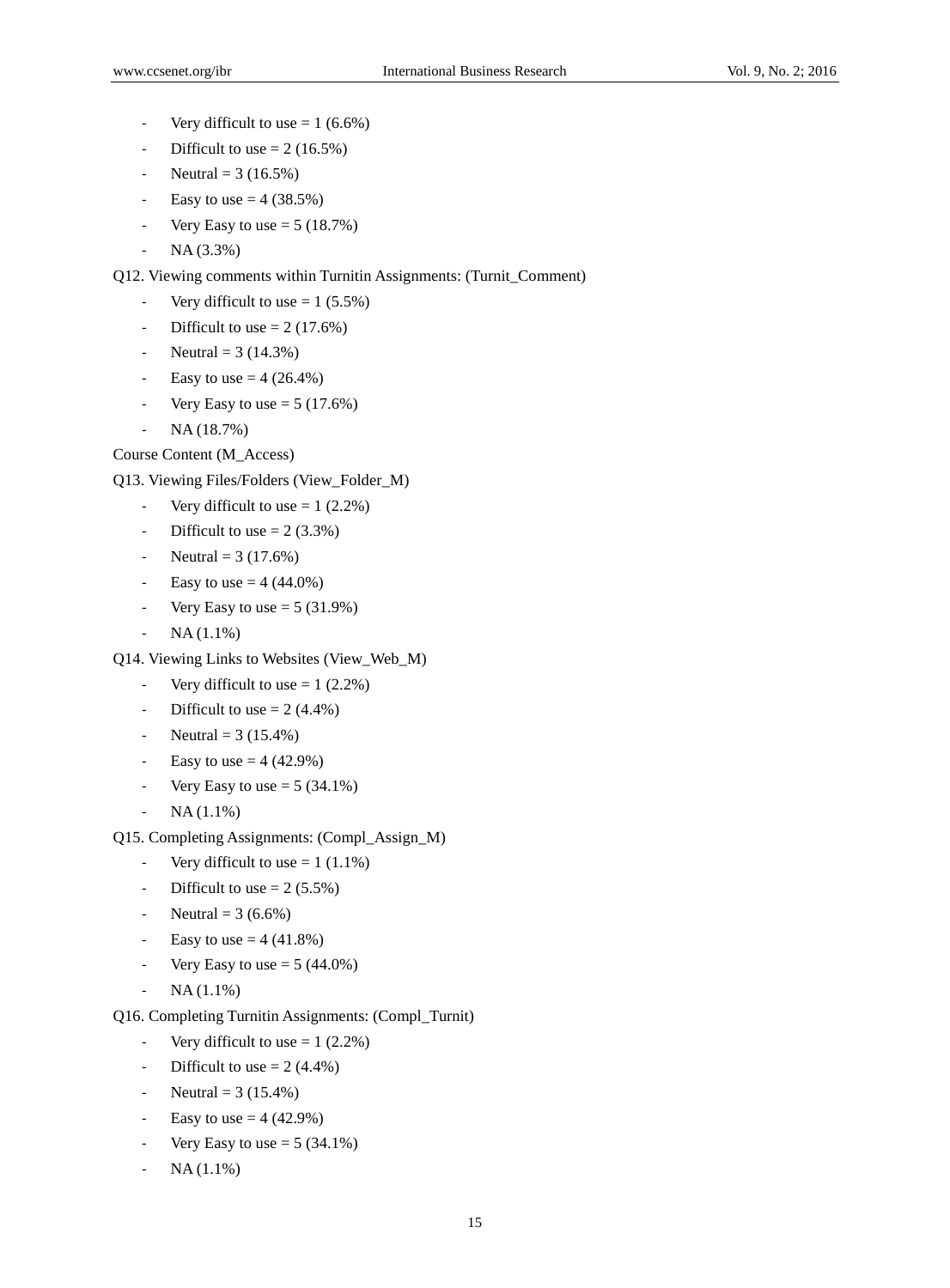Q17. Viewing Panopto recordings: (View\_Panapto)

- Very difficult to use  $= 1 (5.5\%)$
- Difficult to use  $= 2 (9.9\%)$
- Neutral =  $3(12.1\%)$
- Easy to use  $= 4 (27.5%)$
- Very Easy to use  $= 5 (24.2\%)$
- NA (20.9%)

```
Q18. Taking Quizzes: (Take_Quiz_M)
```
- Very difficult to use  $= 1$  (1.1%)
- Difficult to use  $= 2 (6.6\%)$
- Neutral =  $3 (5.5\%)$
- Easy to use  $= 4 (36.3\%)$
- Very Easy to use  $= 5 (27.5%)$
- $N A (23.1\%)$

Q19. News Forum (Announcements) (News\_Forum)

- Very difficult to use  $= 1$  (3.3%)
- Difficult to use  $= 2 (9.9\%)$
- Neutral =  $3(15.4\%)$
- Easy to use  $= 4 (30.8\%)$
- Very Easy to use  $= 5 (24.2\%)$
- $-$  NA (16.5%)

Q20. Forums (Discussion Board): (Discuss\_M)

- Very difficult to use  $= 1$  (2.2%)
- Difficult to use  $= 2 (12.1\%)$
- Neutral  $= 3 (13.2\%)$
- Easy to use  $= 4 (34.1\%)$
- Very Easy to use  $= 5 (30.8\%)$
- $N A (7.7%)$

Communication and Collaboration (M\_Comm)

Q21. Messages (IIM/Email): (Email\_M)

- Very difficult to use  $= 1$  (2.2%)
- Difficult to use  $= 2 (12.1\%)$
- Neutral =  $3(19.8%)$
- Easy to use  $= 4 (26.4\%)$
- Very Easy to use  $= 5 (26.4\%)$
- $N A (13.2%)$
- Q22. Chat: (Chat\_M)
	- Very difficult to use  $= 1$  (2.2%)
	- Difficult to use  $= 2 (8.9\%)$
	- Neutral =  $3(15.6%)$
	- Easy to use  $= 4 (8.9\%)$
	- Very Easy to use  $= 5 (7.8%)$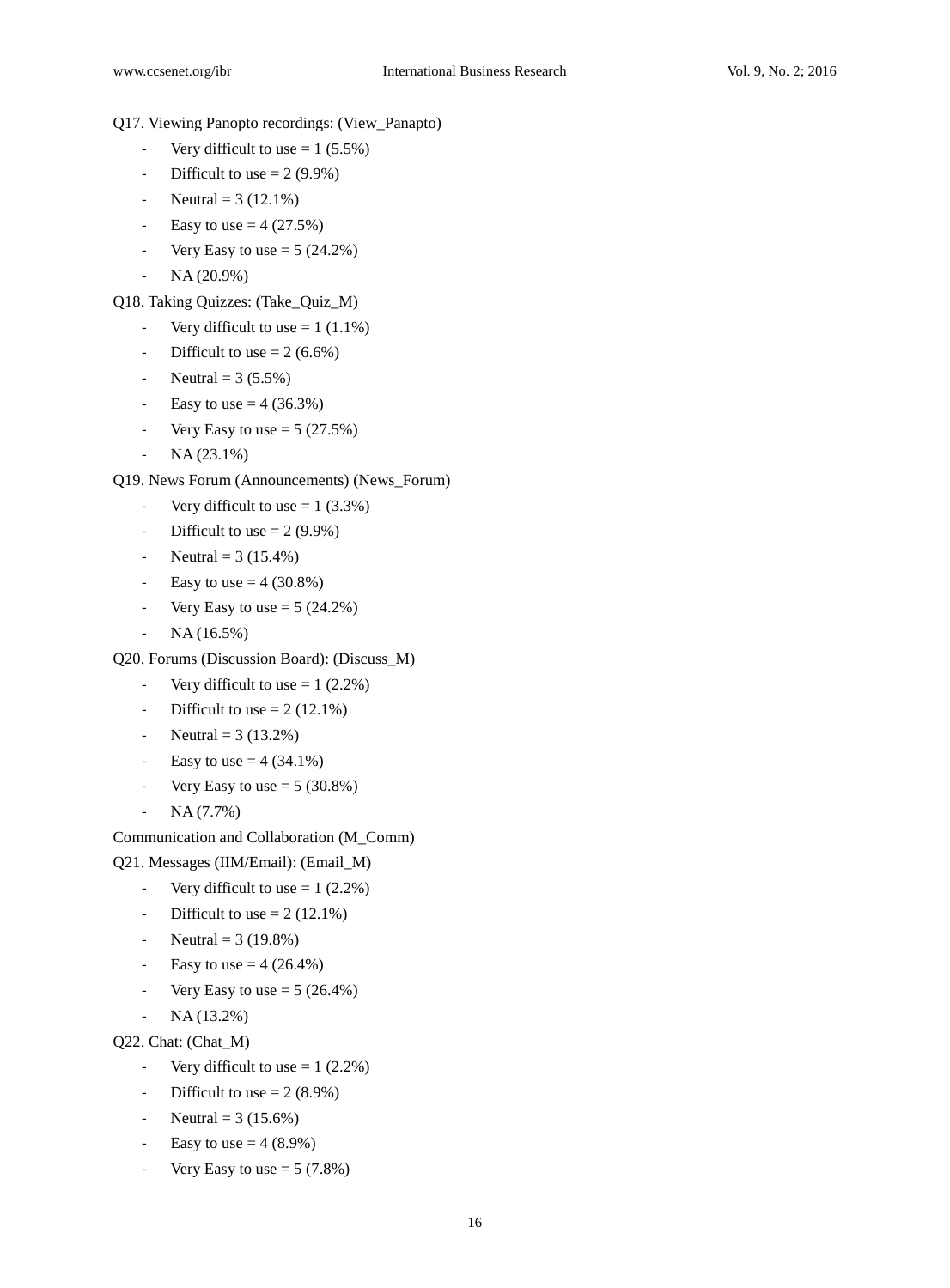$- N A (56.7%)$ 

## Q23. Wiki: (Wiki\_M)

- Very difficult to use  $= 1$  (1.1%)
- Difficult to use  $= 2 (6.6\%)$
- Neutral =  $3(18.7%)$
- Easy to use  $= 4 (13.2\%)$
- Very Easy to use  $= 5 (9.9\%)$
- NA (50.5%)
- Q24. Blog (Blog\_M)
	- Very difficult to use  $= 1$  (1.1%)
	- Difficult to use  $= 2 (5.5\%)$
	- Neutral =  $3(17.6%)$
	- Easy to use  $= 4 (9.9\%)$
	- Very Easy to use  $= 5 (8.8\%)$
	- NA (57.1%)
- Q25. Adobe Connect (Adobe\_Conn)
	- Very difficult to use  $= 1$  (5.5%)
	- Difficult to use  $= 2 (6.6\%)$
	- Neutral =  $3(15.4%)$
	- Easy to use  $= 4 (12.1\%)$
	- Very Easy to use  $= 5 (12.1\%)$
	- $N_A (48.4\%)$

Overall Moodle Experience (M\_Experience)

Q26. Moodle is straight forward and easy: (Straight\_Forward)

- Strongly Disagree  $= 1$  (4.5%)
- Disagree =  $2(10.2\%)$
- Neutral =  $3(17.0\%)$
- Agree  $= 4 (36.4\%)$
- Strongly Agree  $= 5 (31.8\%)$

Q27. The organization and sequence of course was easy to navigate: (Course\_Seq\_Navigate)

- Strongly Disagree  $= 1 (1.1\%)$
- $-$  Disagree = 2 (8.0%)
- Neutral =  $3(19.3\%)$
- Agree  $= 4 (36.4\%)$
- Strongly Agree =  $5(35.2\%)$

Q28. I am able to complete class assignments in Moodle: (Compl\_Assign)

- Strongly Disagree  $= 1 (0.0\%)$
- Disagree =  $2(1.1\%)$
- Neutral =  $3(9.0\%)$
- Agree  $= 4 (42.7%)$
- Strongly Agree =  $5(47.2%)$

Q29. In the majority of my courses, I INTERACT and DO THINGS with content rather than READ/VIEW the content: (Interact\_Do\_Things)